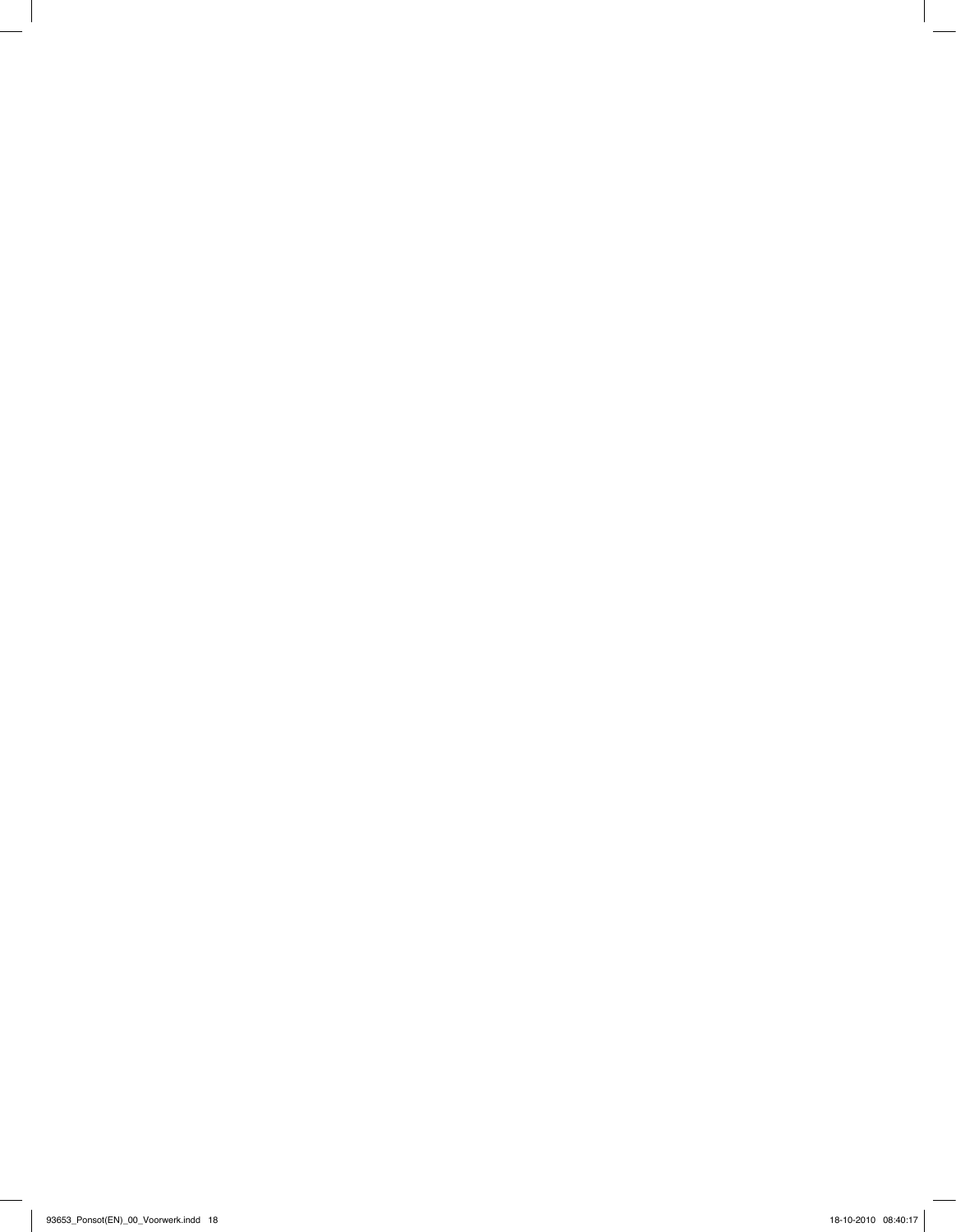T*he Jerusalem Bible* came into being in the wake of Pius XII's encyclical *Divino afflante Spiritu*  (1943), which acknowledged the legitimacy of historical and critical studies and recommended in particular the study of literary genres in order to recognize the truth of the inspired texts. Gathering the fruit of several decades of historical criticism of the sacred texts, it intended to make them accessible to a very wide public. Over the course of the years, *The Jerusalem Bible* in French has been edited three times in one volume (1956, 1973, 1998) as well as in many other languages.

As heir to these first publications, *The Bible in its Traditions* aims at offering an updated edition of Scripture to the educated public, without forgetting that the biblical text was never something rigid as it passed through centuries and languages; the Bible is conveyed to its reader by means of the traditions of communities that preceded him or her. That is what the foreword to the Dogmatic Constitution on Divine Revelation, promulgated by Paul VI in 1965, suggests, when it begins by quoting the verse: "Life was made manifest, we have seen it, and we proclaim to you this eternal life" (1 Jn 1:2). Although it is true that the Bible gathers and gives rise to this proclamation, the first Christians nevertheless went without the official New Testament for a century. The *text* was in the process of being written, but not the profession of faith: faith comes from hearing, as Saint Paul taught…

To describe the project by means of a simple image, one could think of the Bible and its interpretations as a river with many tributaries that flow into the sea. If we understand that the sea represents our presentday world, the one in which the reader reads the Bible, we want to place ourselves at the mouth of the river and to look upstream while asking whence *all this* comes. We are trying to go back up to the sources that are situated in very different countrysides. Sometimes we discover that certain rivers divide into many arms and later come back together with some eddies (modifications, variants); that others get lost

and only reappear by chance, as many archaeological finds testify (Dead Sea Scrolls).

Historical questioning thus maintains an essential place, but the search for the origins, which are often inaccessible solely to the historical method, is not given a privileged place. In the Bible, over the course of the various periods, believing memory gathers together and interprets the deeds of God in history in the language of its own time. The Bible is not just a *document*, but also *scripture*.

*The Bible in its Traditions* aims at restoring to the biblical text its resonance chamber, which is the history of its reception. It presents Scripture as something that is *received* and *transmitted*: a believing community that received, produced and carried it, that celebrates it and makes it present in its liturgy, attests to its authority.

The canon that has been retained is that of the Latin *Vulgate*, which was established in 1546 by the Council of Trent; in general, it takes up that of the *Septuagint*, through which the Christians received the Scriptures.

As for Tradition, two key ideas guide the project. First of all, the fact that for Catholic tradition, the Bible is not the only source of dogma; rather, it frames or illustrates it, as the liturgical use of biblical texts shows. Then, the acknowledgment that the Bible was never subjugated to the surrounding cultures; although they were immersed in their periods, both the Old and the New Testament reflect certain ruptures. In particular we want to underline the ruptures *and* the continuities in the New Testament by looking back towards Judaism in its first century diversity and forward to patristics, beginning with the Apostolic Fathers.

Three principles guide the project.

# **1. Establishing the texts: reconstituting a polyphony**

Both for the Old and for the New Testament, the process of becoming canon took a long time; consequently,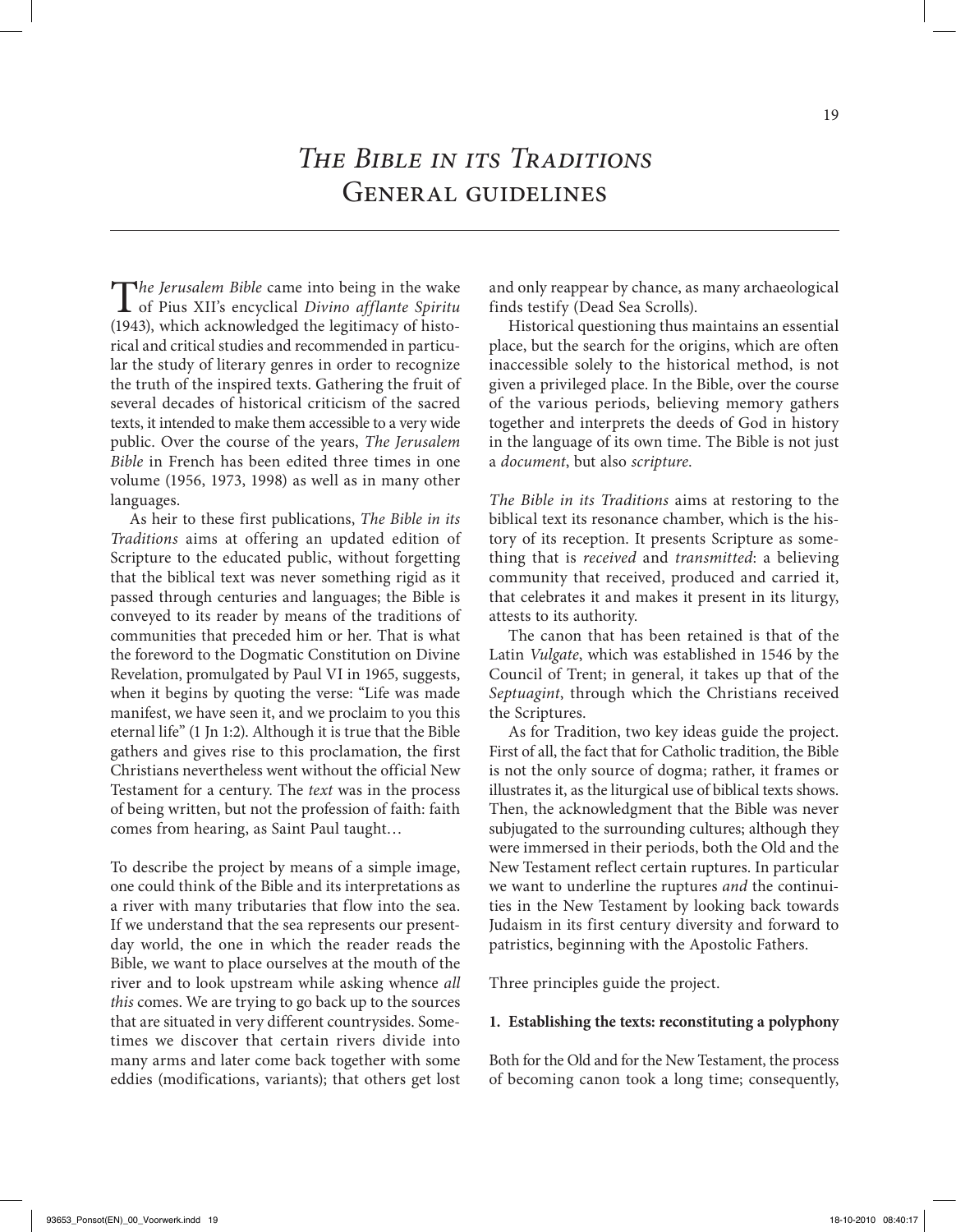many passages and even entire books come to us borne out by several textual traditions. This fact makes the reconstitution and even the definition of the original risky: often there is no clear boundary between literary criticism and textual criticism. As soon as these various forms have become something that is used liturgically, we do not seek to lessen these differences but rather to underline the way in which they express a common faith in a variety of forms.

# **2. Translation: making it possible to taste an "original" flavor**

Like the reception of other sacred texts, that of the biblical writings occurred very early with a real concern for the text as text. The linguistic material that is itself significant, with its "rustlings" and its apparent incoherences, provided the stones that awaited rereading and later developments. This can already be noted in the intra-biblical rewritings and allusions. Thus, the translator of *The Bible in its Traditions*  upholds two simultaneous categories:

First, for the translation itself, the translator definitely takes the side of the text as it is and gives primacy to the figures of speech that are present in the source language rather than ease in reading it in the target language. His and her motto is: "neither more obscure (!) nor (above all) more clear than the original".

Second, the translator offers philological notes ranging from grammar to prosody, and points out the most important literary facts (which served as supports for the previous interpretations). He or she indicates the best results coming from the methods of literary analysis that have fortunately been invented or reinvented by contemporary biblical exegesis under the influence of the humanities.

# **3. Annotation: drawing new and old from its treasure, distinguishing in order to unite**

Jesus proclaimed to his apostles that they would continue his preaching (Mt 13:52): "Every scribe who has become a disciple of the Kingdom of Heaven is like the master of a house who draws from his treasure new and old"), and that they would do "greater works" than he (cf. Jn 14:12). The tone of these notes will be that of an invitation to read and reread, to analyze and to meditate in order to hear or hear again Scripture with ever new echoes.

Particular attention will be given to the interplay of extra-biblical and intra-biblical texts. The evaluation of the former will depend on our documentation regarding the ancient cultures. This is indicated in a register of appropriate notes. The intra-biblical or canonical interplay of texts (typically, but not solely the "fulfillment of the Scriptures") will relativize the extra-biblical documentation, as the very reality of the canon detaches the biblical writings from the contexts in which they originated. This interplay of texts will be taken into account systematically in the translation and will be indicated by means of marginal references. Particular attention will be given to the interplay of texts within the Old Testament itself and above all to that between the two Testaments.

The annotation will include among other things a selection of the traditional interpretations, possibly also those being debated; benefit will be drawn from Greek, Latin, and Syriac patristics. The history of these interpretations, extended or contradicted by scholastic exegesis and that of the Reformation (Luther, Calvin), and the interpretations of Jewish tradition (Targums, medieval literalists) will be brought in the form of a synthesis. Finally, this history can be illustrated by means of outstanding witnesses to the text's reception in a given culture, from literature to the visual arts.

The most visible innovation in *The Bible in its Traditions* is the analytical presentation of the annotation. The notes are divided and distributed as rigorously as possible on several registers. This presentation has a double goal. On the one hand, to make the annotation as transparent and documentary as possible by distinguishing every aspect of the commentary. On the other hand, to show the deep rootedness in the textual, literary and traditional *facts* of the suggested *interpretations*.

The following pages will develop each of these three principles for *The Bible in its Traditions*.

 $-$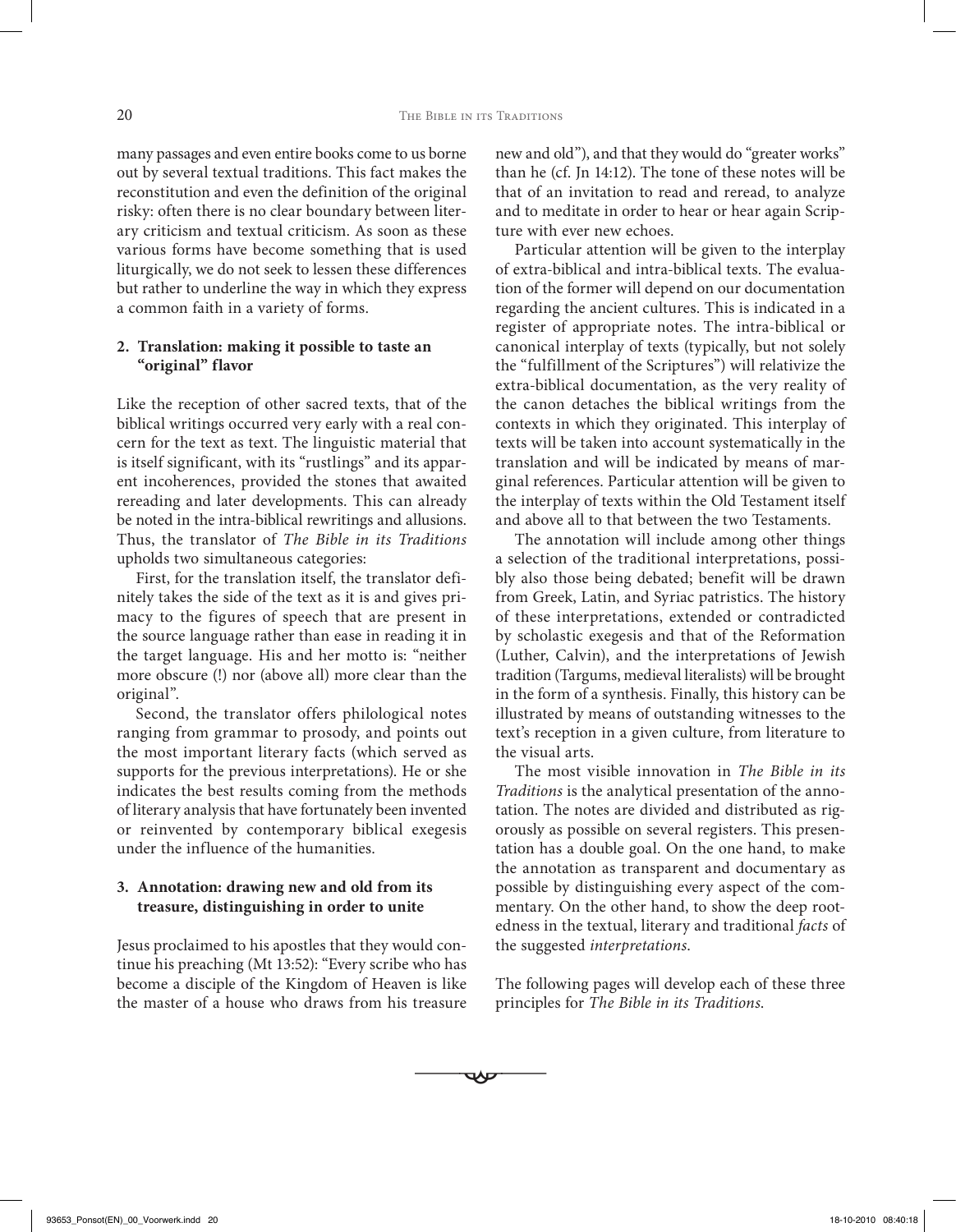# WHICH TEXT IS TO BE EDITED? BIBLICAL POLYPHONY

Rather than giving only one text as ordinary Bibles<br>the diventity of the textual traditions associally these the diversity of the textual traditions, especially those that are transmitted by living communities.

# **The New Testament**

Our principles can be illustrated first with regard to the New Testament.

#### *Which texts are to be translated?*

While acknowledging the indispensable contribution of classical textual criticism, our aim is not the same – namely, to establish the most pure, the earliest form of the Greek text. The choices we make are not motivated by the criteria of textual criticism but rather by those of hermeneutic coherence. As our project's title indicates, "the Bible *in its Traditions*", we are giving preference to the textual forms which the main living ecclesial traditions attest. We are interested in the texts that have really been used and commented upon over the course of centuries by the liturgies, the exegetes, and the preachers in the Churches of the Greek, Latin, and Oriental tradition. *From this perspective, we shall hold onto the following great textual traditions:*

- **1.** First, the Byzantine or Majority text (Byz). That is the traditional text of Byzantine Christianity in all its forms before and after the schism between Rome and Constantinople. This choice does not reflect an option based on textual criticism or theology (we do not at all think that, as the Majority text in the Greek manuscripts, it is therefore closer to the original text or the true inspired text of the New Testament), but rather a choice based on a global hermeneutic coherence of the text and the annotation.
- **2.** Then the usual text, that of Nestle-Aland's *Novum Testamentum Graece*, 27th edition (Nes). This makes it possible to put the four other texts into historical and critical perspective. As for the variants that can be perceived in a translation, the

differences between Nes and *Byz* often consist in omissions on the part of Nes.

- **3.** The *Textus Receptus* (TR). Derived from the first printed text of the New Testament in Greek (Erasmus, 1516), this is the New Testament of Humanism, at least in Northern Europe, and of the Reformation. It is of major traditional importance: it is the Bible that Luther translated and the one that the *King James Bible (Authorized Version)*  reflects. The notes *Christian tradition* or *Theology*  obviously do not let us do without it if we want to develop *The Jerusalem Bible's* ecumenical tradition.
- **4.** The *Vulgate* (V). Here it is cited not so much as a witness to the Greek texts that it translates or a reflection of their ancient interpretations (for it often indicates the meaning of the *koinè* Greek), but rather as the traditional Latin text, that of Western Christianity until the 16<sup>th</sup> century and of the Catholic Church to this day.
- **5.** The *Peshitta* (S). It too does not appear first of all as a witness to the Greek or even to its possible Aramaic *Vorlage*, but rather as the traditional Syriac text, that is to say, the New Testament of Oriental Christianity.

Thus, *The Bible in its Traditions* follows five main texts of the New Testament. They will all be available in the online version. For the printed edition, it will not be necessary to translate them separately; it is enough to translate one text and to show the main variants in the four others. *The Bible in its Traditions* will give natural preference to the Majority text (*Byz*). The four other texts will appear either in parallel columns (when a whole line or more has to be retranslated), or in an inset within the text (for variants of a few words), or in a note under the heading *Text*.

*Where can one find the texts that are to be translated?* The Byzantine text, the *Vulgate*, and the *Peshitta* have undergone many revisions; in addition, their printed editions have relied heavily on critical study.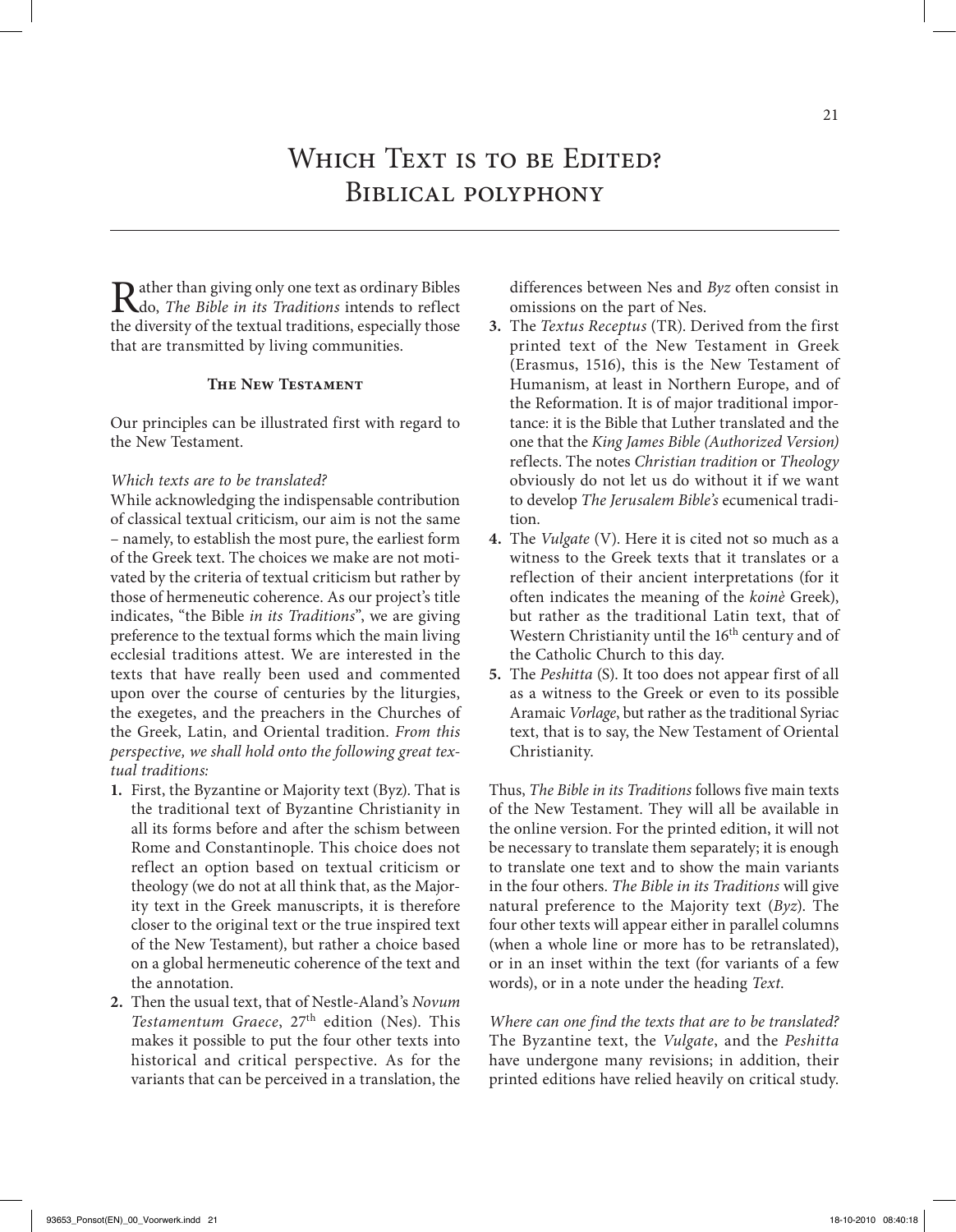The most rigorous solution from the hermeneutic point of view would no doubt be to translate the diplomatic editions of representative manuscripts for these traditions. However, for practical reasons we shall translate the extant editions while being very conscious of the fact that the Stuttgart *Vulgate*, for example, is nothing more than a reliable edition of the Latin text according to Jerome. Of course, in addition to the Byzantine text, the *Vulgate* and the *Peshitta*, there are other Greek, Latin or Syriac witnesses (and even in other ancient languages) that have real importance for tradition. We shall return to this.

**Of the Byzantine or Majority text**, two recent editions are available: Zane C. Hodges and Arthur L. Farstad, *The Greek New Testament According to the Majority Text* (Nashville: Thomas Nelson, 1982/1985); William G. Pierpont and Maurice A. Robinson, *The New Testament in the Original Greek According to the Byzantine/Majority Text* (Atlanta: Original Word Publishers, 1991/1995). The text is almost identical in the two editions and corresponds to a great extent to the Majority Byzantine text (*Byz*) cited in the critical apparatus of the *Greek New Testament* edited by the United Bible Societies.

**As to the** *Vulgate*, the text to be used is that of the *Biblia sacra iuxta vulgatam versionem*, 4th edition by R. Weber and R. Gryson (Stuttgart: Deutsche Bibelgesellschaft, 1994).

**The 3rd edition of the Greco-Latin New Testament by Erasmus** was recently reproduced by Tigran Aivazian (London, 2007; www.bibles.org.uk); the same editor also has the 1550 edition of the *Textus receptus*  by Robert Estienne.

Our project implies a new appreciation of the *Peshitta*: we consider it to be not only a witness to the Greek text, but also an important text with weight of its own – so it will pass from the notes to the body of the text itself. Nestle-Aland's critical apparatus will thus not be enough, since it only cites the translations (Syriac and others) when these support Greek manuscripts.

The text of reference is: J. Pinkerton and R. Kilgour, *The New Testament in Syriac* (London: The British and Foreign Bible Society, 1920); for the gospels, the text is that of Ph. Pusey and G.H. Gwilliam, *Tetraevangelium Sanctum iuxta simplicem Syrorum versionem* (Oxford, 1901). For additional Syriac versions as well as for others in Latin, Coptic etc., see the Introduction in Nes.

Many of these texts and translations are available online.

These main texts do not necessarily contain all the relevant readings from the point of view of the traditions: the Coptic, old Latin, old Syriac variants, those of the Greek manuscripts that are not of the Majority type, as well as those that can be drawn from the writings of the Fathers of the Church. In the online version of *The Bible in its Traditions*, all will be available of course; for the printed edition, they will be added as *Text* notes. Here, the critical apparatus of the 27<sup>th</sup> edition of Nestle-Aland can open up paths, but it will also be necessary to consult specialists in these areas.

All the *significant* variants will be translated, that is to say, those that have bearing on the meaning of the text. Thus, those variants will be ignored that reflect *only* the grammar or the syntax of the language into which the Greek text was translated but do not alter the meaning. Conversely, we shall not limit ourselves to the readings that support Greek variants. For example, when the *Vulgate* translates *eis doxan* as *in gloria*, we will not have to look for a Greek manuscript with *en doxê<sub>i</sub>*; rather, we shall see there a Latin interpretation of the Koine Greek expression and we shall translate it as such. The *Peshitta*  regularly gives variants that have no link with a Greek text but come from a homiletic interpretation: they must be translated. As an extreme case, which illustrates well the character and the principles of *The Bible in its Traditions*, the text will present the famous "Johannine comma" (1 Jn 5:7b). This halfverse can only be found in a few Greek and above all Latin witnesses, but it was taken up in the Clementine Vulgate and in the *Textus receptus*, whence it passed to Luther's Bible and to the *King James Version*.

#### **The Old Testament**

Analogous principles will be applied to the Old Testament.

#### *Which texts are to be translated?*

Five main texts will be translated: the Massoretic text (M) – the Hebrew (and at times Aramaic) text of rabbinic Judaism, the *Septuagint* (G), the *Vulgate* (V), the *Peshitta* (S), and for the books concerned, the *Samaritan Pentateuch* and the Samaritan translation of *Joshua (the beginning of II Chronicles*).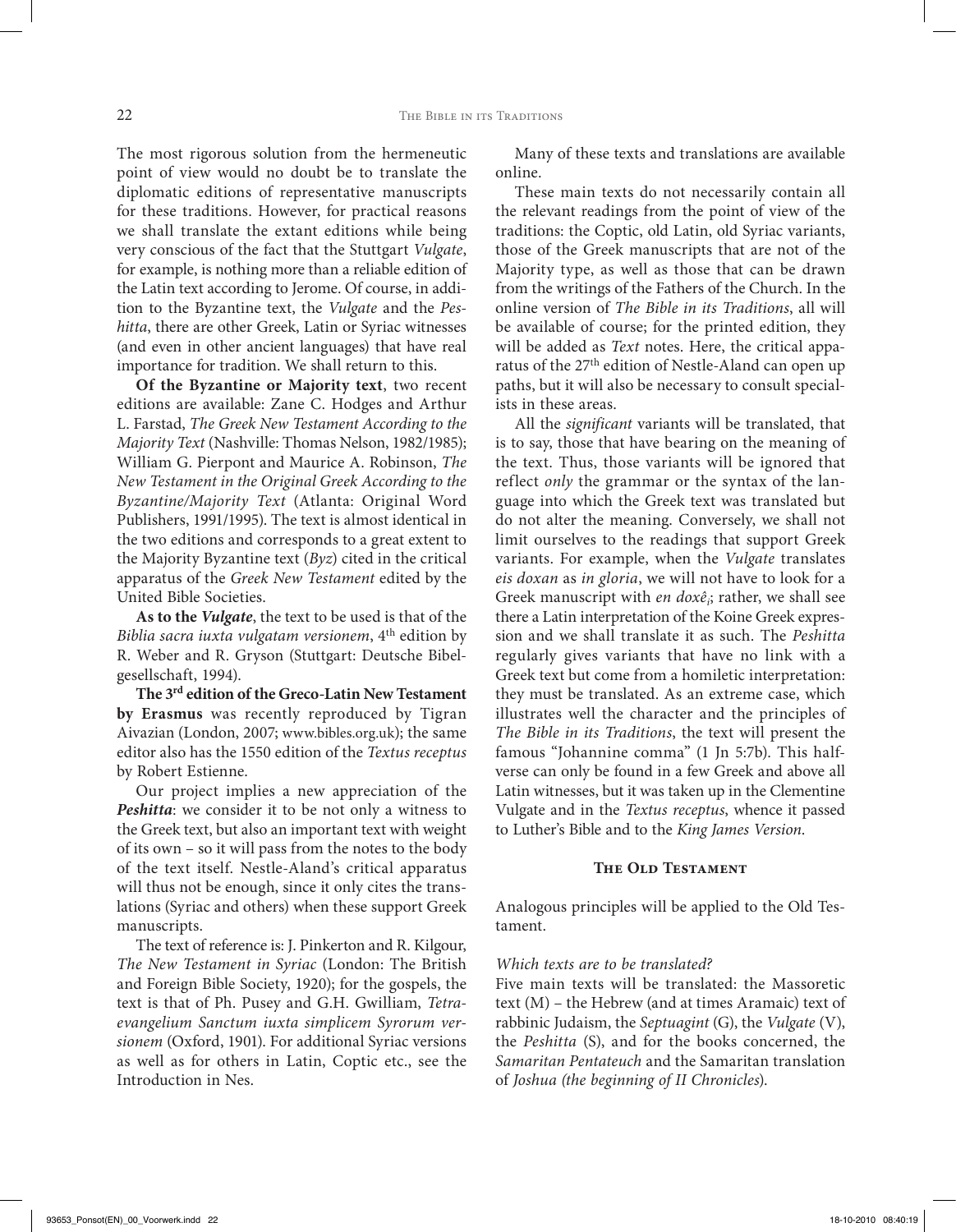Mostly, the Massoretic text will be translated and the significant variants from the four others will be given.

When the Greek is the only available text (for the deutero-canonical books, certain parts of *Jeremiah*, of *Daniel* and of *Esther*), that is what will be translated.

Where the Hebrew and the Greek differ greatly on a large scale, both will be translated in their entirety in parallel columns; the *Psalter* will be translated entirely from the Hebrew and the Greek, with the variants in relation to one or other.

Where Rahlfs prints two columns (Josh, Deut, Dan, etc.), these will be reproduced.

Where other traditional translations that are available cannot be made to comply with the Hebrew or the Greek (for example, the beginning of *Sirach* 51), as many columns as necessary will be offered.

For certain deutero-canonical books or parts of books, a specific solution will have to be found.

Every other necessary variant can be shown in the notes on *Text*: those coming from the Targums (with possible references to the notes in *Jewish tradition*); other ancient translations; Dead Sea Scrolls; patristic quotations, etc.; or coming from the critical apparatus of present-day scientific editions. The online version will of course make it possible to reproduce the texts in question in their entirety.

*Where can one find the texts that are to be translated?* Aside from the online resources with which the collaborators are familiar, the useful editions will be the most common ones. Here is a reminder:

#### **Massoretic text:**

The *Biblia Hebraica Quinta* for the books that have already been published;

The *Biblia Hebraica Stuttgartensia*, 5th edition, for the other books;

# *Septuagint***:**

- The Göttingen edition for the books that have already been published;
- The Rahlfs edition for the other books;

# *Peshitta***:**

 $\overline{\phantom{a}}$ 

*The Old Testament in Syriac according to the Peshitta version by The Peshitta Institute* (Leiden);

### **Samaritan Pentateuch:**

August von Gall (ed.), *Der hebräische Pentateuch der Samaritaner* (Giessen, 1914-1918);

Luis-F. Girón Blanc (ed.), *Pentateuco Hebreo-Samaritano: Genesis* (Madrid, 1976).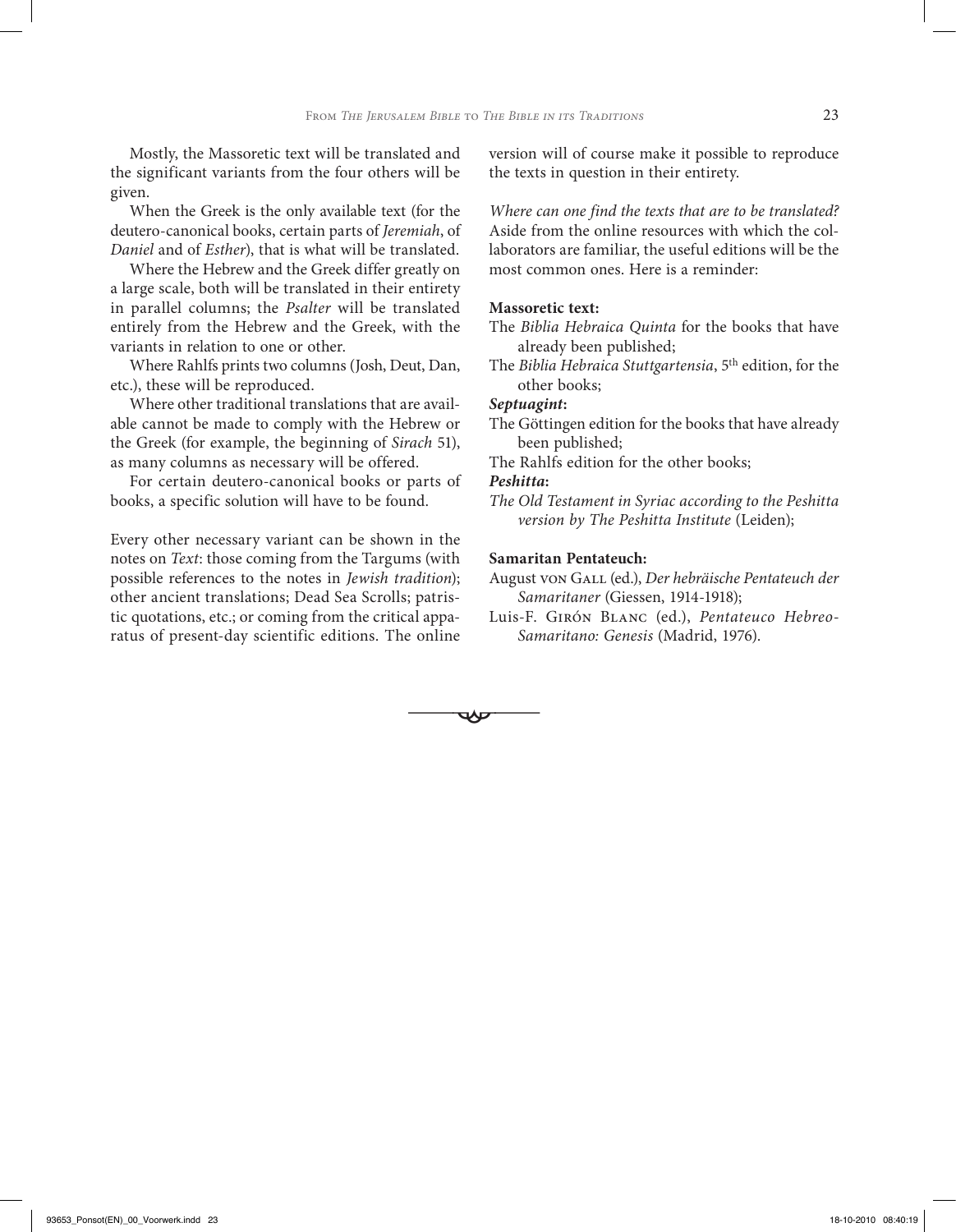Two large families of translations can be distinguished:1 those that give all their attention to the language of the original text, and those that strive above all to produce the most limpid and immediately comprehensible text in the language into which they are translating. The Septuagint, for example, belongs to the first; it adheres to the Hebrew to the point of often not being very clear; the translations of collections such as Loeb or *Sources chrétiennes*

belong to the second; they give priority to the clarity of the English or French (but look at the original text). While taking the side of the original text, *The Bible in its Traditions* attempts to reach a balance: the act of translating is less arithmetic than a weighing,<sup>2</sup> and translation will always remain an art.<sup>3</sup>

Here are two "tables of commandments" for translating *The Bible in its Traditions*; they could be called "the table of the signifier" and "the table of the signified".



Before transposing a work into a target language, every translator must engage in deep reflection at the three levels of analysis of the source-text: from the word to the text, passing by way of the sentence. The following pages are a commentary on the principles that the translation of *The Bible in its Traditions* attempts to respect at each of these three levels.

- <sup>1</sup> Cf. Jean-René Ladmiral, "Sourciers et ciblistes", in *Revue d'Esthétique*, 1986, nouv. sér., no. 12: *La traduction*, pp. 33-41; Jean-Paul Vinay and Jean Darbelnet, *Stylistique comparée du français et de l'anglais* (Paris : Didier, 1958).
- <sup>2</sup> Cf. Cicero's famous *Non adnumerare sed tanquam appendere*  (*De optimo genere oratoris*), 14, which Saint Jerome took up, *De optimo genere interpretandi*, Letter 57: *Non verbum e verbo, sed sensum exprimere de sensu, habeoque huius rei magistrum Tullium* – "Rather than rendering one word by another, I seek to express the meaning of the text; moreover, Cicero is my teacher in this matter."
- <sup>3</sup> Cf. Georges Mounin, *Les Belles infidèles* (Paris : Cahiers du Sud, 1955).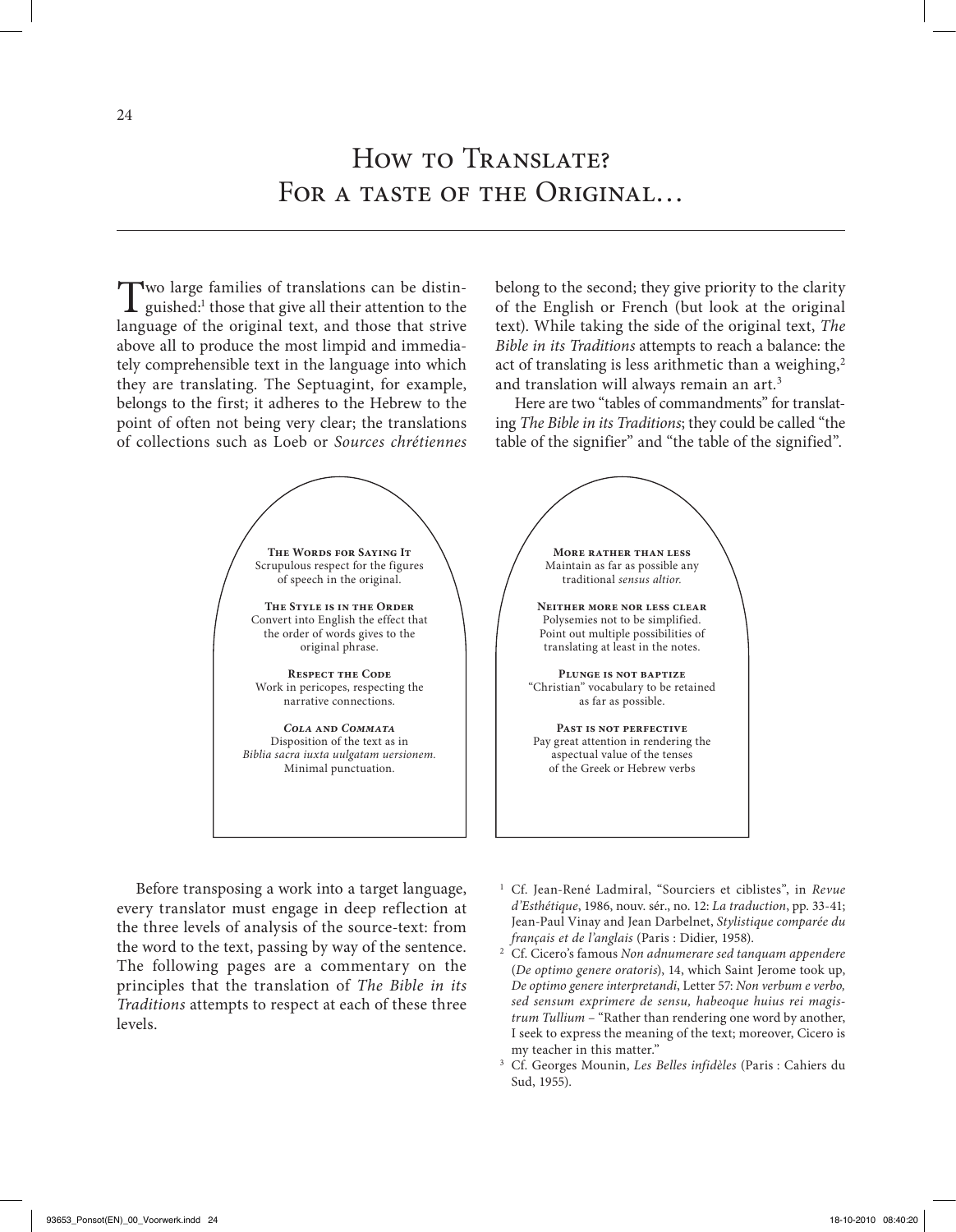#### **1. At the level of the words**

**Respect for the wealth of biblical vocabulary and of the nuances between "synonyms", avoiding a** *systematic* **translation of every word in the source text by the same word in the target text.**

This is an area in which more profound work can always improve a translation. For too often, the nuances that distinguish each term in an original lexical field are ignored.

In order to translate the wealth of nuances in the original language into a modern language, the breadth and the limits of the Hebrew and Greek lexical fields in a fixed *corpus* have to be clarified. Using the concordance of the original text, which is the translator's essential tool, can reveal the subtle nuances that contrast the terms in a given lexical field much more certainly than dictionaries, and this makes it possible to produce a translation, which has a richness comparable to that of the source-text.

While emphasizing respect for this source-text, the search for a concordance in the target text comparable to that of the original text would lead to the fault of "terminologism". The lexical fields of different languages can never be superimposed word for word; thus, one will not abstain from giving *slightly*  various forms to the polysemy of certain terms (*legein*: "to say", "to ask", "to add"…) or on the contrary, from giving one and the same lexeme to two distinct words in the Greek (thus, the *ephê* in Jn 1:23 and certain Johannine uses of the transitive *lalein*  can be advantageously rendered by one and the same verb, "to declare"). If with Jerome and Cicero we believe that the translator must "give [to the target text] an equivalent 'weight' rather than an equivalent 'number'", one and the same English verb can translate several different verbs in the Greek, according to the context…

# **Attention to be given to the aspectual value of the "tenses" in the Greek or Hebrew**

To varying degrees, the verb in the biblical texts can be heard with a different resonance according to the language (the Greek of the Septuagint, the Greek of the NT, Hebrew or Aramaic) and the period of the author. Thus, in the NT the contrasts in what can be perceived in the indicative will be much more marked in certain Johannine texts (gospel and letters) or in the Gospel according to Matthew than in other texts.

As far as possible, the translation will have to take into account these plays on perception without uselessly overloading the text.

Deep sensitivity to this linguistic dimension of the Greek is manifest in the text of the *Vulgate*. Thus, the sense of imminent future that the New Testament present tense can include is sometimes rendered into Latin by means of a future or a periphrasis. So Lk 3:9 (*pan oun dendron mê poioun karpon kalon ekkoptetai kai eis pur balletai*) is translated: *omnis ergo arbor non faciens fructum excidetur et in ignem mittetur*, "every tree therefore that does not bear fruit will be cut down and will be thrown into the fire". Also, Jn 1:15 (*ho opisô mou erchomenos*) becomes: *qui post me venturus est*, "he who is about to come after me"… Similarly, when the context demands it, an imperfect *de conatu* can be rendered in the Vulgate by means of a Latin perfect. Thus in Jn 6:21: *voluerunt ergo accipere eum in navim* translates: *êthelon oun labein auton eis to ploion* ("thus they decided to take him into the boat").

# **Use of brackets in order to identify an implied content, without adding to the text**

An obvious meaning in a given context, which the original language, in conformity with its own genius (its resonance or its succinctness) does not make explicit, is called an *implied content*. Whenever the genius of the language into which the text is being translated requires that this content be made explicit (for reasons of grammatical correctness or for the sake of coherence), this has to be indicated by means of square brackets. The golden rule in these cases consists in avoiding two opposite extremes:

- that of making clear in the target language what is obscure in the original language (the risk of a gloss or of a restrictive interpretation)
- − that of making obscure in the target language what is clear in the original language (risk of literalism).

An example will help to illustrate this principle. In Jn 19:17 we read: *kai bastazôn heautô<sub>i</sub> ton stauron exêlthen eis ton legomenon kraniou topon*: "Carrying his cross himself, Jesus went out [of the city] unto the place called the Skull"; in the suggested translation, the brackets enclose, not an addition, but a way of making the original meaning explicit in conformity with the nature of the English language.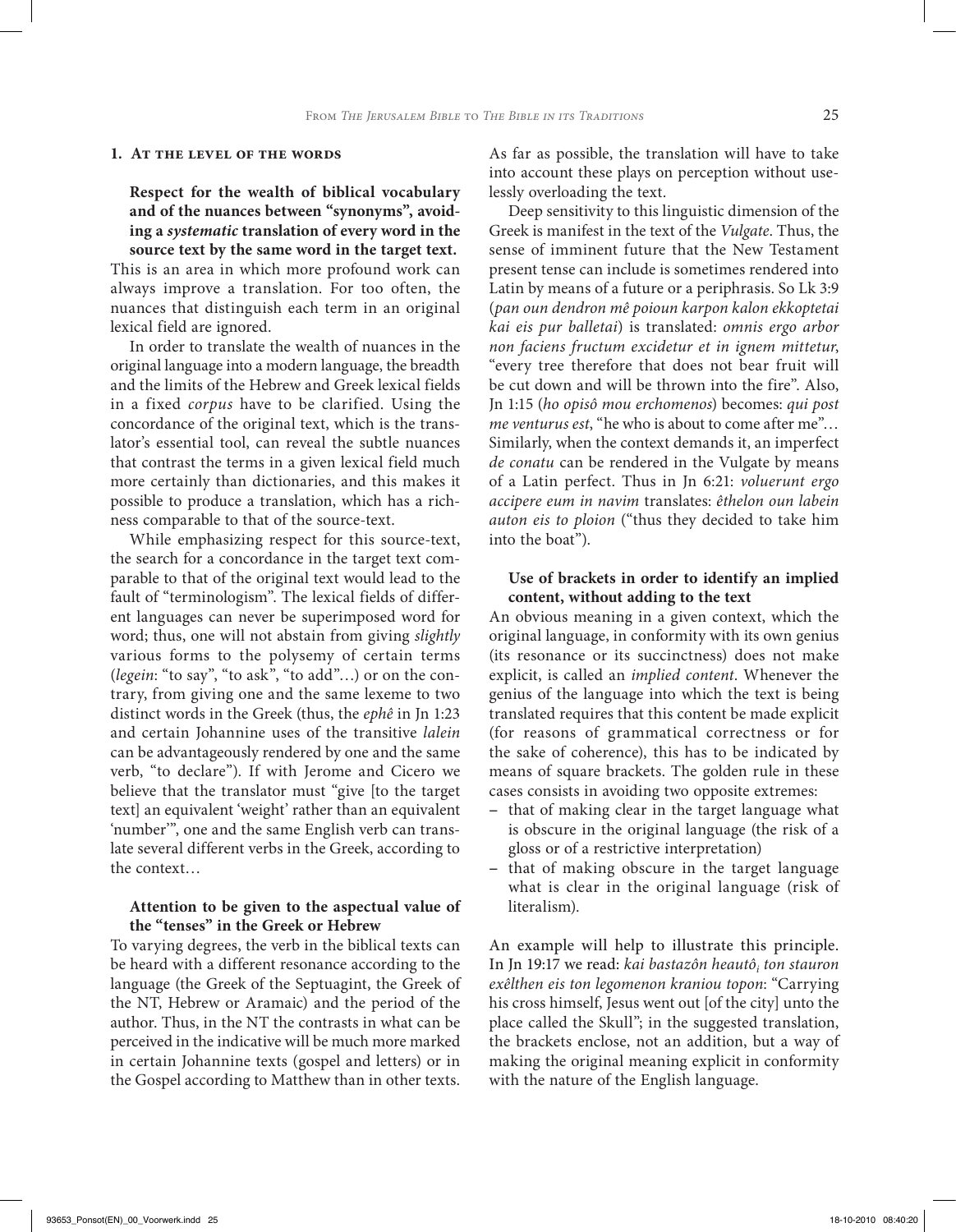# **Preserving the** *calques* **of the original language through equivalent** *calques* **in the target language**

A *calque*, a term that is foreign to the vocabulary of a language and appears for the first time in a text (thus the Arabic *khalas*, meaning "that's enough" in an English text), is distinct from a *loan-word*, which is a term of foreign origin that has been acclimatized to a specific language over a long time (such as 'garage' or 'cassette').

The examples are important here. In spite of appearances, a term such as *messias* is as little part of the Greek language lexicon as it is of that of the English language. Because of this, the author of the fourth gospel has to translate it (as *christos*: 1:41; 4:25) so that the reader might understand. In such a case, it would be wrong to translate the strange word of the Greek text into a current term in the English lexicon ("Messiah"). In order to keep the effect of strangeness that the form *messias* produced in the original language, as does the Vulgate, one could use a form such as *Messia* or *Messias* in italics. On the other hand, a word such as *didumos* ("twin"), which is perfectly Greek, should always be translated (a simple transliteration of the Greek term as "Didymus" is to be banned).

# **In the case of a double meaning in the original text, never give up a** *sensus altior* **that is unanimously recognized by the Fathers**

Because of the frequent phenomenon of double meanings, some biblical texts (*Song of Songs, Gospel according to John…*) offer extreme figurative density. Over and beyond the author's intention, the interpretative tradition has at times been able to help enrich the text. Paraphrasing Gregory the Great, one could state that *divina eloquia cum Traditione crescunt*, "the divine words grow with Tradition".

This could be the case with the *archê* in the first verse of John's Prologue, which most of the ancient interpreters understand as the "beginning", while the tendency of exegesis based on Origen understands the term rather as "the Principle" (that is to say, the Father: *ac si aperte diceret: in Patre subsistit Filius<sup>4</sup>*). The text of the Vulgate (which here has *principio*  rather than *initio*) remains equally open to the two nuances. English, on the other hand, does not allow one to keep the two meanings for one and the same word.

So two solutions are possible to the translator, who, after weighing the advantages and disadvantages of each possibility, will be called upon to decide between:

- *− amplification*<sup>5</sup> wherever the benefit resulting from a complete translation of what is meant could compensate, in the eyes of some translators, for the undeniable alteration in the rhythm of the original phrase. Thus one would translate: "In the beginning, in the Principle, was the Word."
- *− renunciation* of the nuance less attested by ancient exegesis, or of the *sensus inferior*, if the two forms of exegesis are equally frequent in Antiquity, according to the case. Thus in the former example, if one decides to give up the amplification, it seems preferable to translate "In the beginning" rather than "In the Principle". A translation note should in any case point out the existence of the meaning that the translator did not think he or she should keep.

In addition to the rare brackets and the translation notes, *The Bible in its Traditions* offers double or triple translations of segments, the polysemy of which was particularly important in the history of its reception. The most important ones can be printed parallel to or in synopsis with the body of the text itself.

#### **Preserving Christian vocabulary**

Biblical vocabulary has penetrated the modern Western languages. In so doing, it has lost its original image while preserving its profound meaning. Not to recognize this reality while clinging obstinately to the etymological image would amount to letting go of the prey for the shadow and denying the history of the English language itself.

The whole problem of the biblical translator lies here: he or she is supposed to translate words that carry a long history in his or her own language but, when used in the original texts, at times constitute real neologisms (*baptisma*) or new semantic expansions (*pneuma* in the sense of "spirit", *Christos* in the sense of "Christ"). In order to give the effect of

<sup>4</sup> Duns Scotus Erigenus, *Homilia in Prologum S. Evangelii secundum Ioannem*, PL 122, 286.

<sup>5</sup> Cf. Vinay and Darbelnet, *op. cit.* (n. 1), pp. 109-114.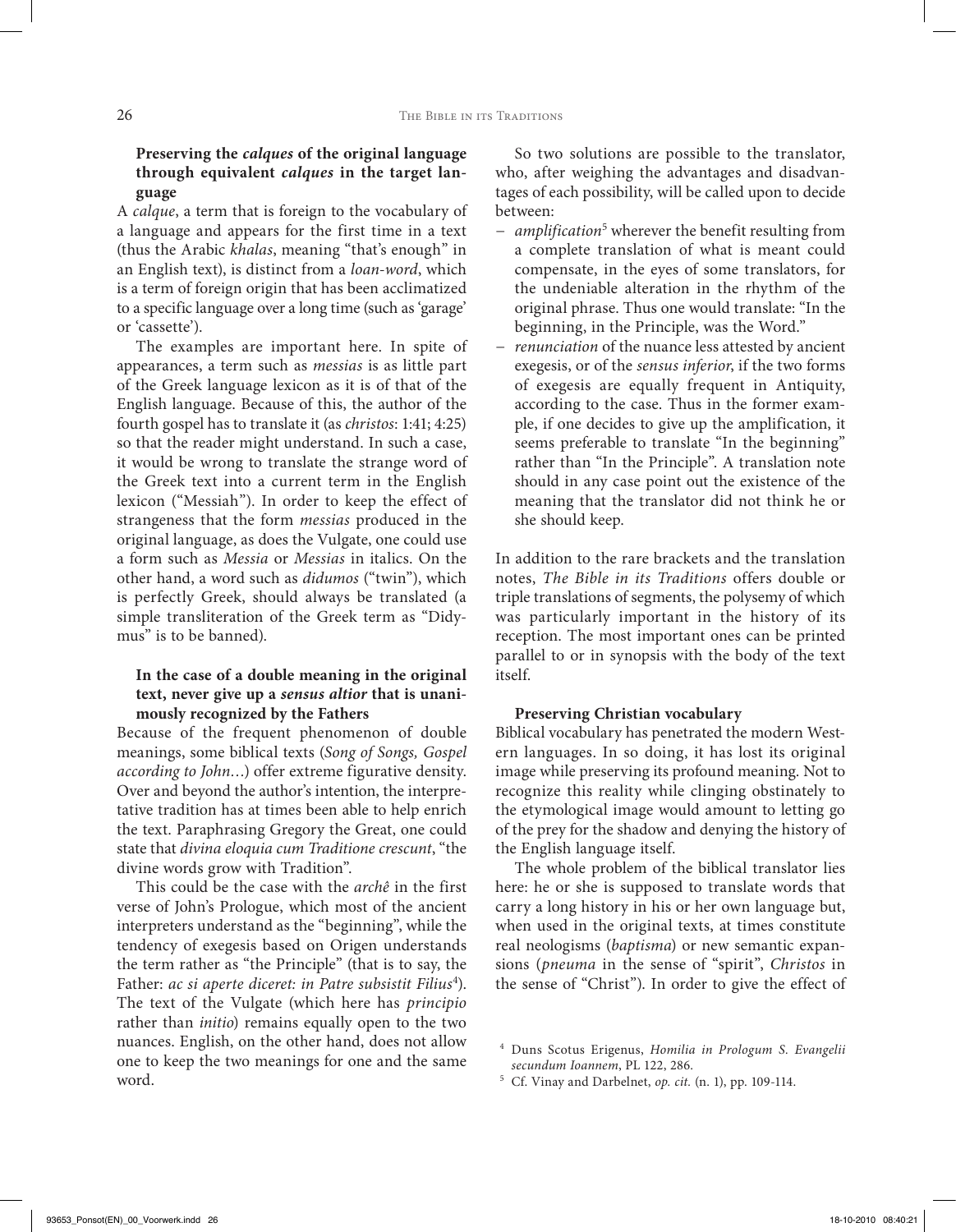strangeness that they must have produced in the original biblical texts, one could therefore be tempted to translate them without taking Christian tradition into account, which is to say, outside of the hermeneutical context that has made reading these works possible (*baptisma*: "immersion"; *pneuma*: "breath"; *Christos*: "consecrated through anointing"). However, a text can never be dissociated from its hermeneutical context unless it is to remain a closed book. In the case of the Bible, this could be inferred, at least in part, from the history of its reception. Moreover, a neologism has the full strength of its image only at the moment of its lexical creation.

It is important not to confuse *figure of speech* and *designation* (that to which the term refers). So long as the designation does not blur the original word's image, it is legitimate to preserve an early figure of speech; but as soon as an original image has become a *catechresis*, that is to say, as soon as it has become integrated into a language's lexicon, the decision to keep the image ("immersion") to the detriment of the designation ("baptism") quite simply equals a betrayal of the meaning. Here is moreover a proof *a contrario*: in order to translate the word *baptism* from English into Koine Greek, there is no other solution than to use the word *baptisma*…

As soon as a neologism that has become frequent in a language loses its newness (that is the case with all the examples that we have cited), it immediately sheds its lexical iconicity, and then the direct designation overrides the indirect one of the figure of speech. If the signifier *baptisma* could express "the reality of immersion" when it was created, it nevertheless designated right from the beginning what we call "baptism" in English.

In exceptional cases, when a neologism that carries a fundamental designation in the lexicon of Christianity appears in a text at the very moment of its creation or in a word play that can be spotted (etymologism, derived figure of speech), the only possible solution for the translator seeking to respect the original figure of speech at all costs would be to amplify ("the immersion of baptism"), which makes it possible to keep the original image without thereby giving up the designation.

#### **Respect for figures of speech**

The signifier on which rests a certain figure of speech contributes powerfully towards expressing an idea.<sup>6</sup>

Of course, *Alexander's teacher* and *Plato's disciple*  both designate the same personality (=Aristotle), but they do so with different figures of speech. The connotation and finally the meaning are thus not exactly the same in these two expressions. Because of this, respect for the figure of speech is a priority for the translator.

An example will allow us to clarify what is meant*.*  The usual translations of the gospels neglect the difference between the verbs *teleioô* and *plêroô*, which both designate the fulfillment of Scripture by means of a different signifier. However, there is nothing to stop one from taking into account what is specific to each image and to translate the first verb as "to be accomplished", even "to be completed", and the second as "to be fulfilled". Is it of no importance that in Jn 19:28 the same verse associates *tetelestai* (which the Vulgate renders as *consummatum est*) with *teleiôthêi hê graphê* (Vulgate: *ut consummaretur Scriptura*), and that on the other hand, a few verses further on, in an entirely different context (Jn 19:36), we find *hê graphê plêrothêi* (Vulgate: *Scriptura impleretur*)?

Respect for the figure of speech must be applied to the verbal contours of the phrases themselves. In the concrete exercise of reading, the sequence of the grammatical categories, the rhythm given by means of the length or the order of the words, for example, is very important in gaining access to the meaning. The ideal translation not only renders what is abstractly signified, the semantic "result" of the original phrase; it attempts to create in the target language an analogous path towards the meaning. Thus the figurative language has an effect at the level of the phrase as much as at that of the word.

#### **2. At the level of the phrase**

# **Translating the contours which the order of the words gives to the original phrase**

Like all languages, those of the biblical text have a usual (or neutral) order of words for the different kinds of syntax,<sup>7</sup> in relation to which any stylistic

<sup>6</sup> Cf. Gottlob Frege, *Sinn und Bedeutung*, 1892, French translation: "Sens et dénotation", in: *Ecrits logiques et philosophiques* (Paris: Seuil, 1971) 102-126.

 $^7\,$  An independent clause with a predicative verb in the present, an independent clause with a predicative verb in the past, an independent clause with a transitive verb…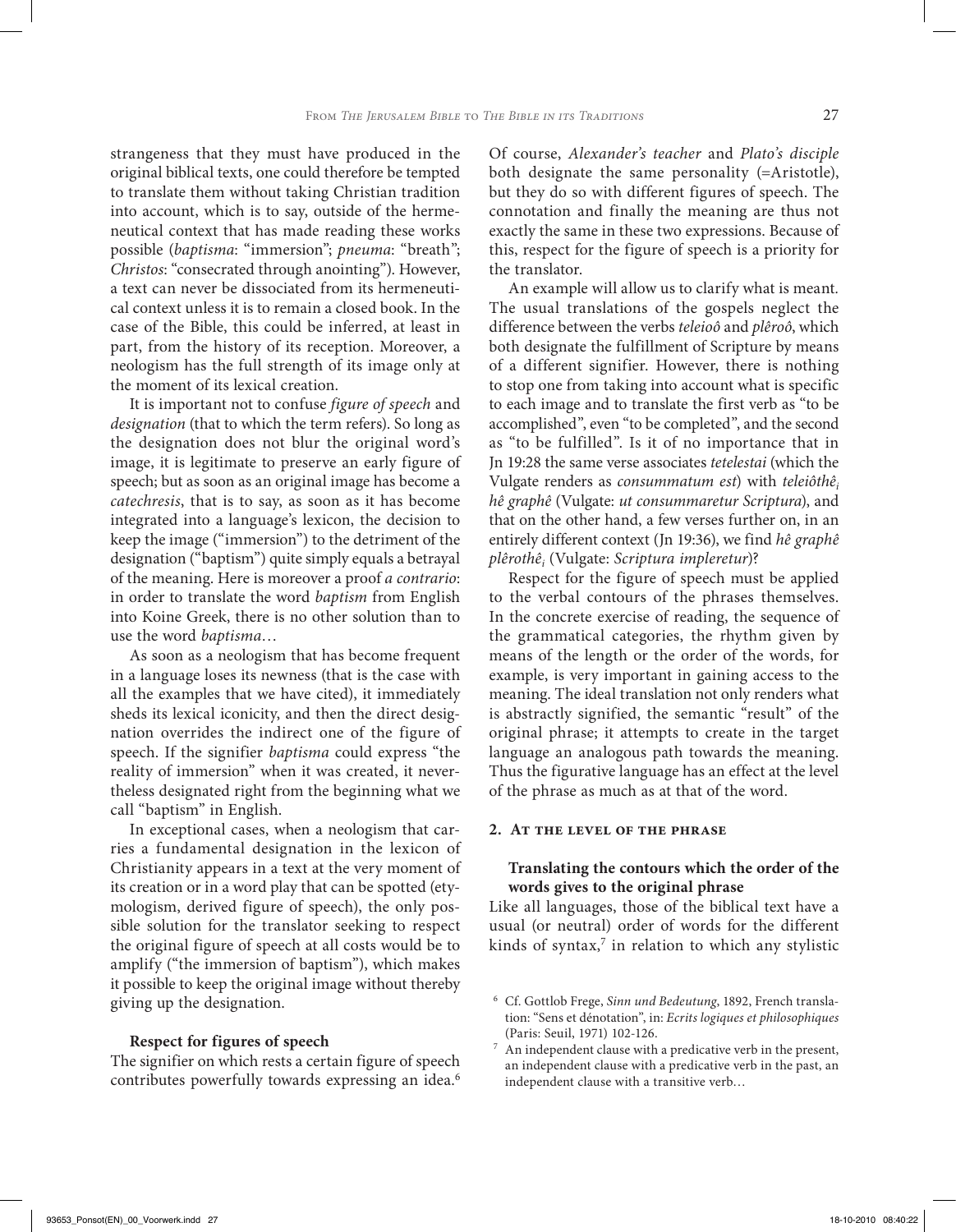variations may indicate a particular intention. Moreover, this area makes it possible to characterize an author's style to a large extent. When translating, it is thus appropriate to avoid two extremes:

- − transposing the original contours into a flat translation by systematically adopting a neutral order of the words in the English;
- − artificially following the order of the words in the source text every time the English language allows it.

For example, Jn 1:6: *egeneto anthrôpos apestalmenos para Theou,* the Vulgate follows the original order exactly: *Fuit homo missus a Deo* ("there was a man sent from God"). Based like the Greek on case endings, the Latin phrase is capable of remarkable malleability. That is why Jerome could opt in his translation for a general fidelity to the order of the Greek words without upsetting in any way the genius of the Latin. With him, this choice manifested a particular sensitivity to the bearing of the lexical sequences of the sacred text (*[in] Scripturis Sanctis (…) et verborum ordo mysterium est*).8 In any case, he reveals the richness of the Latin translation of the Bible, which was able to maintain the particular contours of each book's style.

Paradoxically, certain modern ears used to reading or listening to the Vulgate have been able to acquire an intuitive awareness of the usual order of the biblical phrases and because of this, they perceive in contrast the extraordinary weight of an unusual version. That is the case in the famous *et Deus erat Verbum* (Jn 1:1), where the exceptional first place of the predicative indicates at once a stylistic emphasis.

Most modern Western languages refuse what was possible with the Latin: for the order of words in a language such as English is the foundation for the meaning of the sentences ("the cat eats the mouse" / "the mouse eats the cat"). Because of this, unless one opts for a syntax that is absolutely foreign to the present-day language, Jerome's principle here becomes inapplicable without profound modification.

That is what is shown by certain attempts at servile imitation of the order of biblical words. For example, the syntax in Jn 1:1 (*kai Theos ên ho Logos*: predicative + stative verb in the past + subject) strongly emphasizes the stylistic weight of the predicative; such a phrase structure remains very rare in John's particular use of the Greek language, and must therefore be underlined in a translation. For want of having discerned this, the literal principle in many English translations ends up with a flat translation ("and the Word was God"), whereas emphasizing the predicative ("he was God, the Word", or better "and the Word was truly God") would have been desirable. Such examples enable one to measure the fallacious nature of taking the side of literalism (or of sticking to the source) in translation: under the pretext of fidelity, one ends up by betraying the original text whenever one changes the stylistic weight.

#### **3. At the level of the text and of the work**

# **"Semiotization" of the expressions working as a sign in the original text**

The textual unity of each biblical book brings with it the need to respect the "semioticized" words (that is to say: the words that function as textual signs) in translating the original work. Applying this principle demands much discernment, for it brings with it a measure of subjective interpretation.

Here are two determining examples: the expression (*kai*) *erôtêsen kai eipen autôi* , and the instances of the word *anthrakian* in the fourth gospel. In the Gospel according to John, the introductory formulae in the answers given by various persons are not at all interchangeable. A careful analysis of these small phrases that precede the citation of the words of the interlocutors in direct speech reveal a persistent recurrence of the expression (*kai*) *erôtêsen kai*  eipen auto<sub>i</sub><sup>9</sup> every time the tension in the dialogue is intensified or that a solemn affirmation must be spoken.

In the first chapter, those who have been sent from among the *Ioudaioi* have John undergo a close interrogation in order to make him finally reveal his identity. In this passage, there is a crescendo in the phrases that introduce the emissaries' questions (1:19: *hina erôtêsôsin auton*; 1:21: *kai erôtêsan auton*; 1:22: eipan oun autô<sub>i</sub>) up to the final interrogation in 1:25:

<sup>8</sup> Jerome, *Ep*. 57,5: "In the holy Scriptures, even the order of the words harbors a mystery."

<sup>9</sup> Or variations of it in the present or with the verb *apokrinesthai*.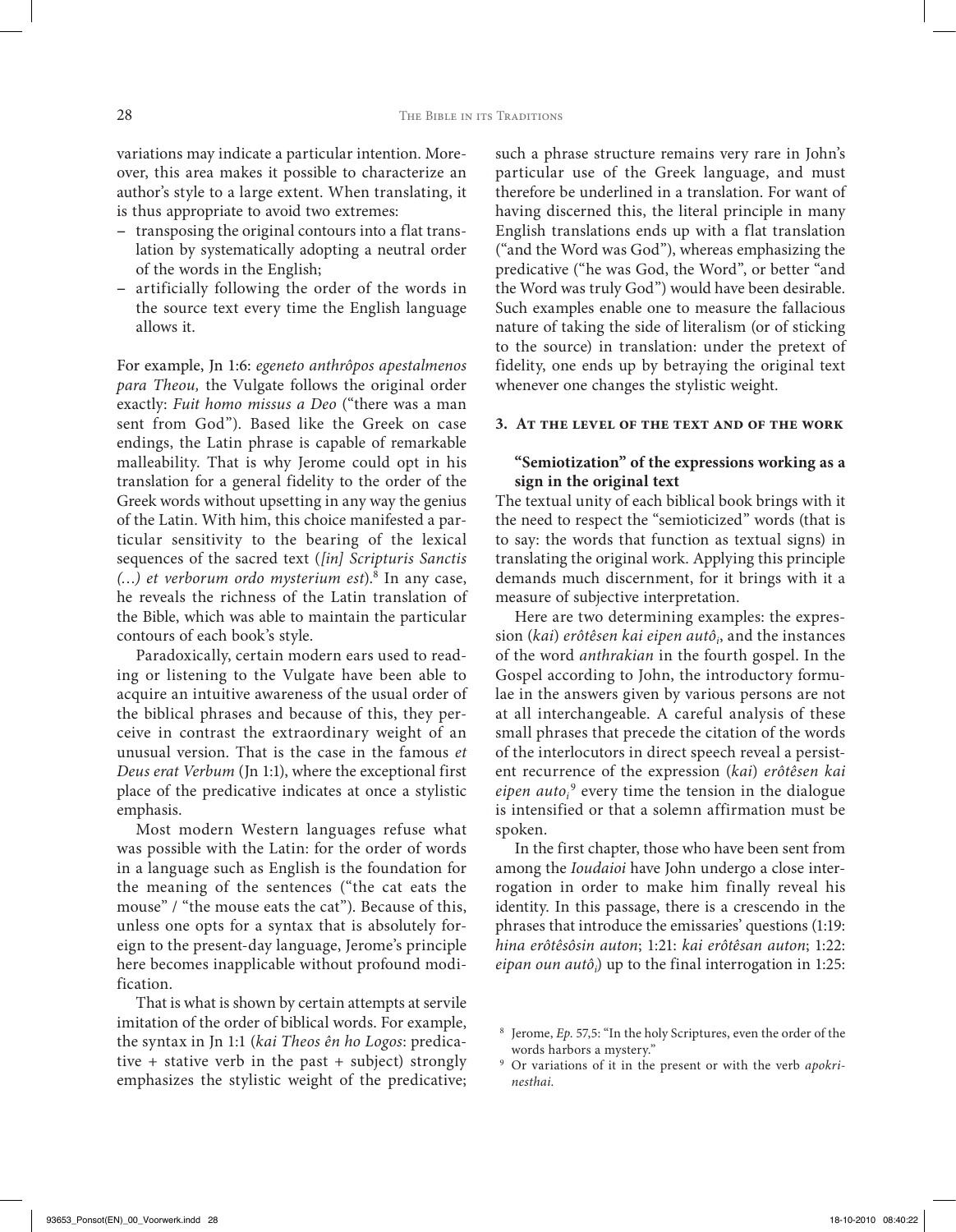*kai erôtêsan auton kai eipan autôi* . To the extent to which this last formula peppers the fourth gospel with rigorous coherence at all the points in the text where a statement has particular weight, it seems necessary to transpose this textual marker in the Greek to an equivalent marker in the English ("they questioned him and said to him…") so that the reader will be able to spot it and interpret it.

# **Work by pericopes while respecting the narrative units**

The word connectors that structure the whole of a narrative sequence cannot be detected solely at the level of the phrase and must thus be spotted and respected by the translator. Only an analysis at the level of each pericope makes this possible.

Thus in the Gospel according to John, a dramatic tension runs through the account of the Passion. It begins already at the arrest on the Mount of Olives and goes until Pilate's decision to hand Jesus over to the Jewish notables so that he might be crucified. The main stages in the discussion between the Roman procurator and the members of the Sanhedrin, in which the destiny of Jesus is played out, end at the height of dramatic intensity, which is underlined twice by the connector *tote oun*. The idiom appears for the first time in 19:1 as a harbinger of the final outcome, when Pilate makes a first concession to the crowd by giving the order to scourge Jesus. A little further on (19:16), the connector appears again when the governor ends up by giving way to the pressure of the *Ioudaioi* and hands the accused over to them: *tote oun paredôken auton autois hina staurôthêi*. That moment marks the end of the suspense and signals an abrupt change in the narrative's tempo. Without doubt this example underlines the importance of the translator's respect for the rhythm of a pericope that is based on word markers.

Then the translation no longer depends only on the weight of the words, but on their strategic place in the text.

#### **Graphic layout of the text**

Rather than leaving the layout of the text to the editor's subjectivity, *The Bible in its Traditions* intends to go to the school of Saint Jerome<sup>10</sup> and to reproduce in English a layout with *cola* and *commata* that is inspired by that of the great 4<sup>th</sup> century manuscripts, which abandoned a purely quantitative (and commercial) layout for Alexandrian strophes.

Colometry has often been described as a text layout that obeys a semantic criterion. According to B. Botte, taken up by Frey, "the colometric layout – *per cola et commata* is […] a layout that puts together in short lines the words that have to be united in reading. The *codex Bezae* is one of the most ancient colometric manuscripts."11 There the text is divided into stanzas that are marked by indented lines, the first letter of which overflows into the margin.

However, if examined more closely, the *dispositio per cola et commata* proves to be rich in numerous ways having to do with the meaning. For example, it makes it possible to reduce the punctuation to the strict minimum if not to do away with it altogether, and to discover in the target language certain construction polysemies of the original language; it also produces rhythmic effects of acceleration or of a slower pace in the narratives as well as in the discourses. Thus, as far as possible, the effort will be made to divide the text like that of the *Vulgate* in its present reference edition.<sup>12</sup>

#### **By way of a conclusion**

Not long ago, a great lady in the world of biblical translation described the secret desire of every reader of a translation in these terms: an orphan of Hebrew, Greek, Aramaic, and Latin, the reader of a biblical translation keeps a nostalgia for the original expression "in which the characteristics of the ancient inspiration would not be completely obliterated by the passage towards writing and then towards modern languages. That reader perceives their traces in the translation. He seeks access not only to the meaning, which the translation into his language makes intelligible for him – a precise, explicit, deciphered,

<sup>10</sup> See the beginning of his prologue in the book of Isaiah (*Biblia sacra iuxta uulgatam uersionem*, 4 edition R. Weber and R. Gryson [Stuttgart: Deutsche Bibelgesellschaft, 1994], p. 1096). See also R. Gryson, "Introduction à la quatrième édition", *ibid*., p. XXVI.

<sup>11</sup> Louis Frey, *Analyse ordinale des évangiles synoptiques* (Mathématiques et sciences de l'homme 11; Paris: Mouton/Gauthier-Villars, 1972).

<sup>&</sup>lt;sup>12</sup> *Biblia sacra iuxta uulgatam uersionem*, <sup>4</sup> edition R. Weber and R. Gryson.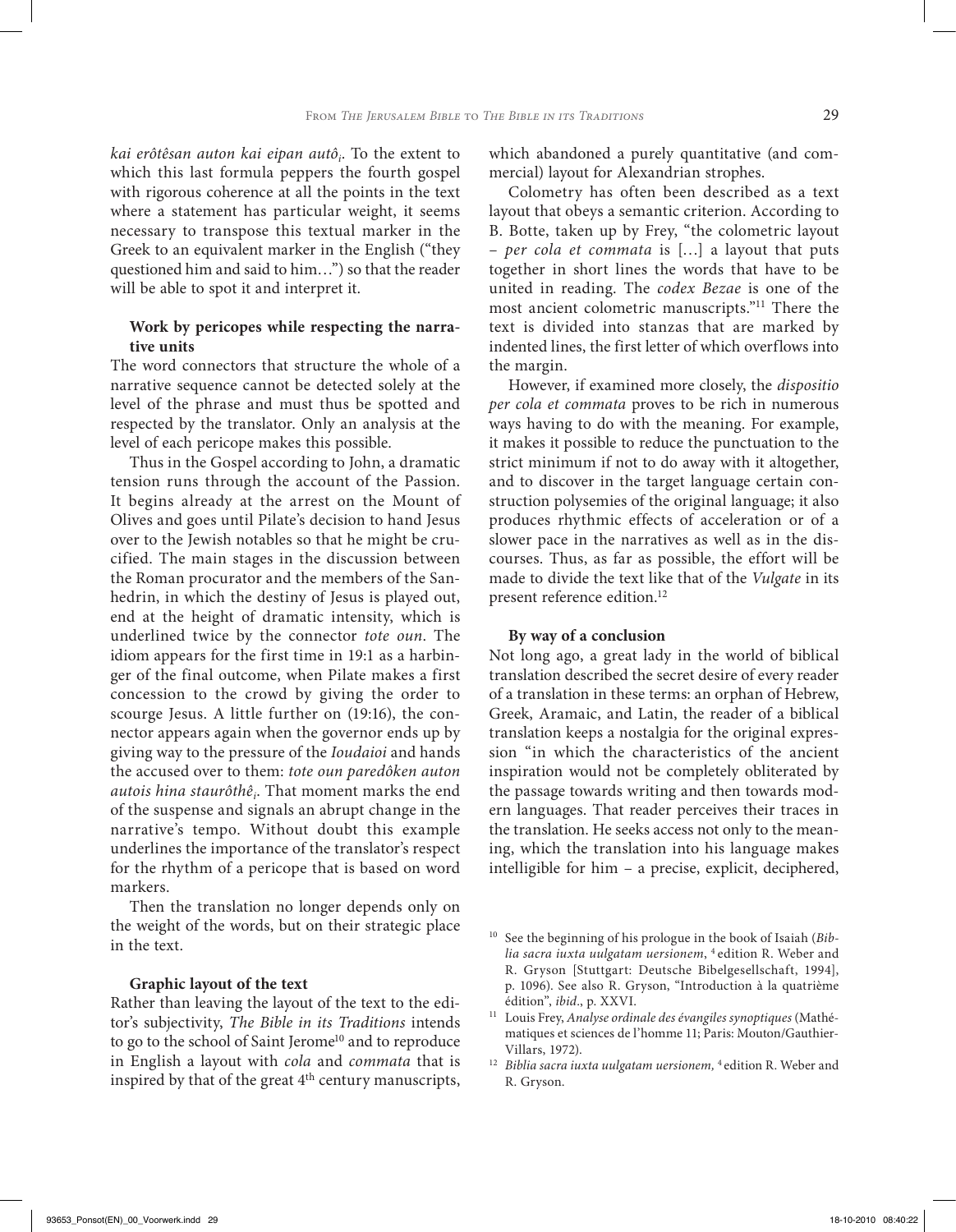demythologized, de-folklorized, disembodied meaning – but to a harmonic of meanings that are heard by way of the meanings expressed at other times, in other places, signs of the continuity of the message in the process of transmission, proofs of the latent presence of a first word."<sup>13</sup> May the translators and the annotators of *The Bible in its Traditions* be able to convey this to their readers!

<sup>13</sup> Marguerite Harl, "Avant-propos" au *Pentateuque d'Alexandrie, La Bible des Septante* (Paris: Cerf, 2001) 11-12.

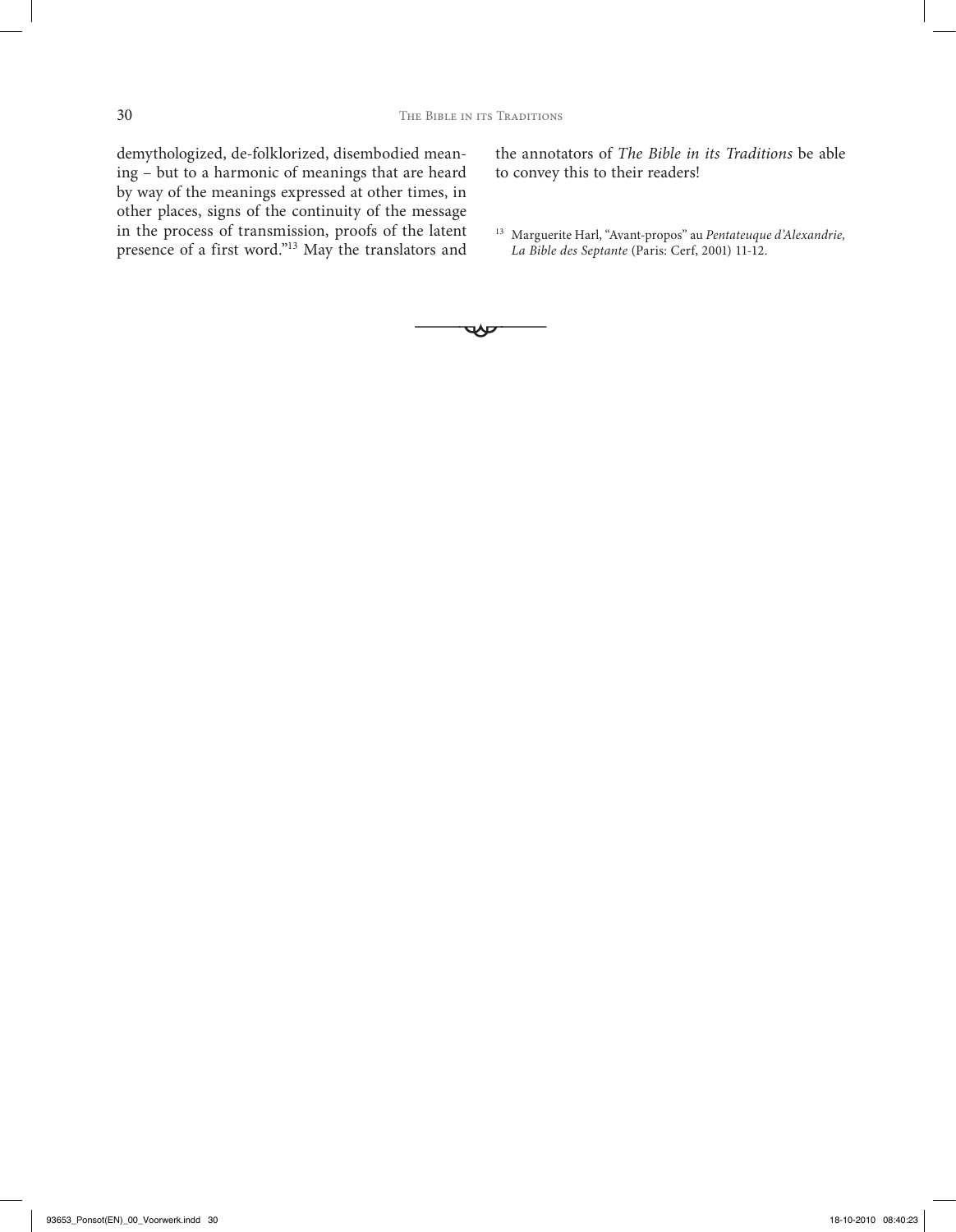# How to ANNOTATE? Introduction to the Headings of Notes



It gives three areas of annotation, *\*Text, \*Context,*  and *\*Reception*, and these are subdivided into twentytwo headings for notes. These do not necessarily all appear for every text; for example, Paul's doctrinal or disciplinary passages have hardly been successful with … the painters.

Every note is preceded by the reference to the portion of the text on which it has a bearing, by the word or words it refers to, and as far as possible, by a title that sums up its subject.

There follows a brief description of what can be found in each area of annotation.

#### **• Suggestions for Reading •**

Pericope by pericope, these suggestions are an introduction to the body of notes offered to the reader. They synthesize the various ways in which a passage has been read throughout the periods of its reception and in which it can thus be read today. In attempting to express the various contexts of possible readings, the historical, literary, spiritual or theological notes seek to be symphonic.

#### **TEXT**

The annotation area *\*Text* sees the text as a linguistic and literary object. In a gradual logic that goes from small linguistic units to the large groups represented by the texts, they start with the material reality of the writing (textual criticism) and go as far as determining the passage's literary genre.

#### $\sim$  Text  $\sim$

Here is shown the diversity of the extant texts for one and the same biblical passage. The translation offered already includes the variants found in the great traditional translations, which indicate the main lines of interpretation over the course of the text's reception and transmission. The notes under "text"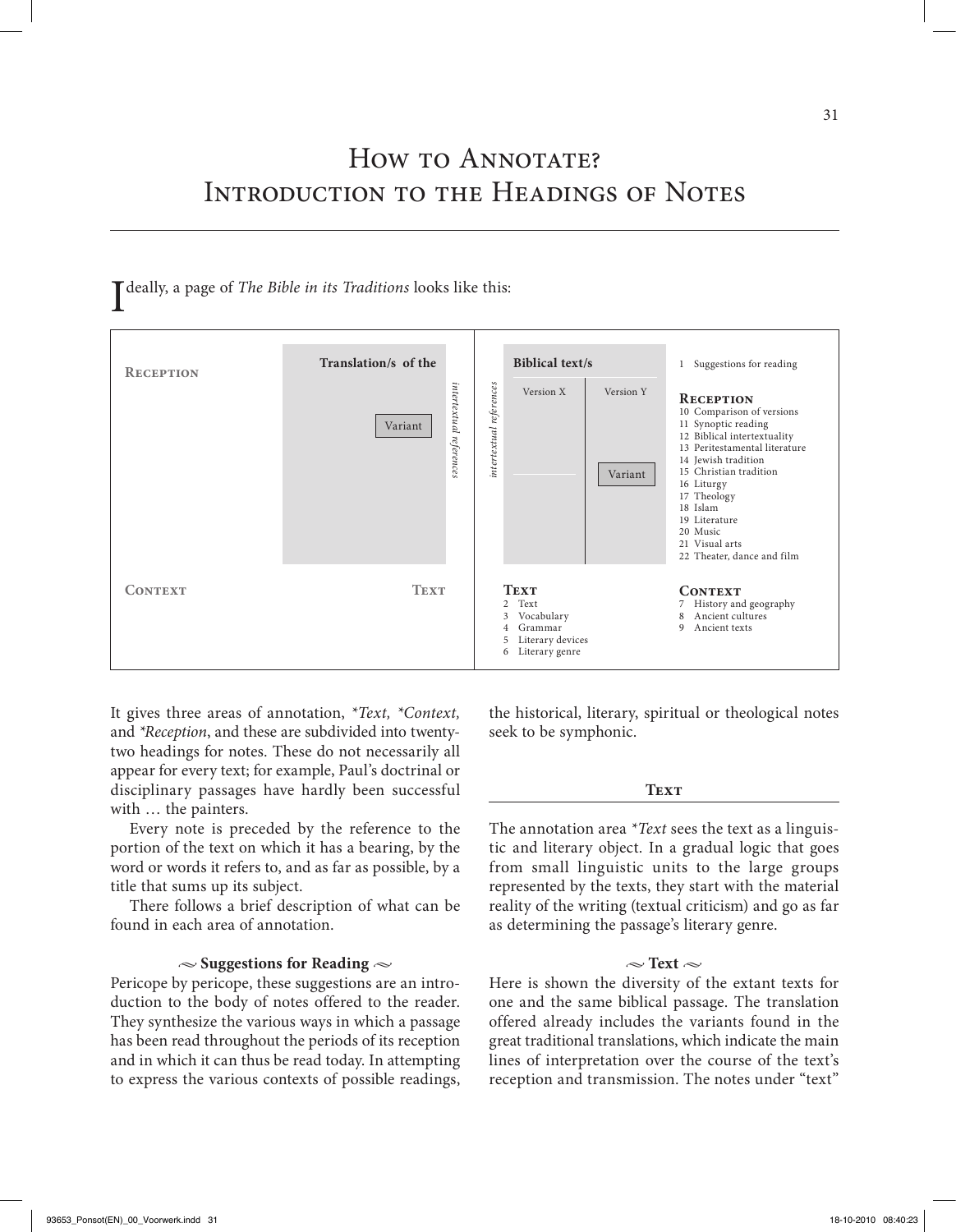give the secondary variants. For the Old Testament, these are variants taken from the Dead Sea Scrolls, the Targums or ancient translations and patristic quotations. For the New Testament, they come from the important witnesses that are not present in the translation. The importance of these variants in determining the text's meaning is briefly described, and when the main witnesses to the text contain gaps or when the secondary witnesses demonstrate additions, the attempt is made to discern the causes.

## **• Vocabulary •**

Here, all the semantic comments bearing on the most important words or phrases in the pericope are presented concisely.

If the meaning of the words or phrases adopted in the translation risks causing too great a distance from the original, the merit of the latter is made clear. If several translations of the same original term are possible, reasons are given for the one chosen.

If necessary, the text's lexical (literary, theological, technical, etc.) field is characterized, a date for the vocabulary is suggested, and the Hebrew verbal roots or Greek radicals are analyzed. The meaning of the proper names or of idiomatic expressions is given, and if need be, other biblical usages of the same term are cited. The *hapax legomena* (terms that appear only once in the given corpus) are indicated.

#### $\sim$  **Grammar**  $\sim$

From phonetics to syntax passing by way of questions of morphology, this register describes the most salient grammatical traits in the text, emphasizing the possibilities of translation other than that chosen, or the nuances that the translation cannot render but are suggested by the grammar of the text in its original language.

#### $\sim$  Literary devices  $\sim$

Scripture offers great literary beauty. In this register, the stylistic, rhetorical, poetic or narrative devices that make the richness of the edited text are identified by name. When necessary, their importance is explained. Here, the text is analyzed according to the literary approaches most adapted to its genre, from ancient to new rhetoric, from prosody to narratology, going by way of stylistics or the study of enunciation.

#### $\sim$  Literary genre  $\sim$

It is impossible to interpret a text properly without determining its genre. This rubric attempts to identify the literary genre or sub-genre of the text or of the portion of the text that is presented when that cannot be easily identified. It suggests the milieu in which the text could have been written, and draws consequences for the text's interpretation in its original historical context.

#### **CONTEXT**

Ever since the  $19<sup>th</sup>$  century, the phenomena of the past have been analyzed according to the three categories of time, space and culture. Such an approach makes it possible to have some idea of the original resonance chamber of the human discourses of the past that have been preserved in writing in various forms. The biblical text is no exception. The notes in *\*Context* quote or summarize ancient sources in the usual editions and translations.

## $\sim$  **History and geography**  $\sim$

The text and its subject are situated in their historical frame. It is necessary to assess the text's importance in the period when it was written and at the same time to understand what it says of the period in which the events that it reports are supposed to have happened. These guidelines can be more complex if the text has undergone several compilations and rewritings before reaching its canonical state… Hypotheses on the genesis of the texts will be limited to the strict minimum; priority will be given to the facts of ancient history that might shed light on the events reported by the biblical writer.

On the other hand, the space in which the events narrated are supposed to have occurred will be situated as closely as possible. Knowledge of the geography and topography to which the text refers will help in understanding the material conditions of the individual and social lives that are described as well as the images used to describe the world.

## **• Ancient cultures •**

The human person always lives with and among others. Every human group obeys its own laws of common life, its rules of behavior, its ethics, what is permitted and what is forbidden. It will be important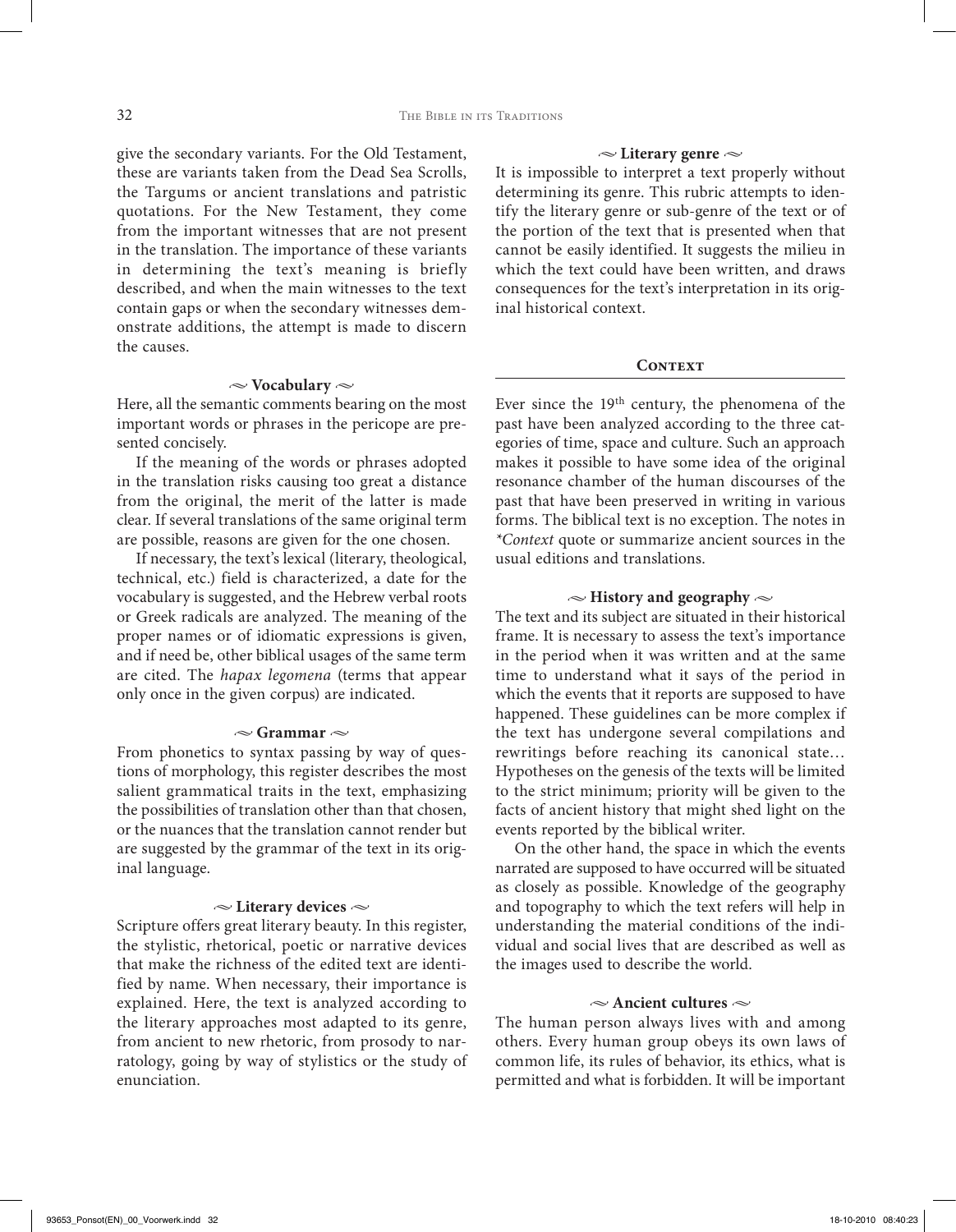to know the *culture* of the author and of the people of whom he speaks, in order to grasp the degree to which these latter are integrated into their culture.

These notes comment on the *historical, geographical* or *cultural* facts mentioned or alluded to in the text; the facts that help to understand the historical, geographical and cultural context in which the text seems to have been written are also brought to light.

#### **• Ancient texts •**

Under this heading, parallel texts to the biblical passage in ancient non-biblical literature are cited.

Biblical authors could use or even copy literary formulae, stories or texts from another culture with which they were in direct contact. But the loans are not only verbal; they can include laws, customs or even ethical norms.

Moreover, no matter where they live, human beings often share the same experiences of happiness or of misfortune, or they discover the same laws for governing life and at times also the same ways of saying it. In particular, the wisdom texts of Egypt, Mesopotamia and the Bible are examples of this. Such convergences in human experience over and beyond the limits of time, space and culture are noted here.

#### **Reception**

This annotation area makes it possible to follow the main periods in the text's reception, if possible since it came into being until our own time.

#### $\sim$  Comparison of the versions  $\sim$

"Once God has spoken, twice I have heard" (Ps 62:12). These notes describe the wealth of meaning and of interpretation contained in the different versions. Over and beyond the simple textual variants noted under \**Text*, the major traditional witnesses often attest original interpretative choices in the text's reception by those who transmitted it in their different communities. When important differences between the Massoretic text and the Greek text are to be observed, these notes attempt to determine whether they imply an "original" Hebrew for the Greek that was different from the Massoretic text, or whether these are simple variations in style.

## $\sim$  **Synoptic reading**  $\sim$

These notes compare different versions of the same account as found either in the gospels or in the historical or prophetic books of the Old Testament. Their factual differences – the context in which they place the story, their ways of presenting it, the aspects they seek to underline – are described here, in order to bring out the originality of the passage in question.

#### $\sim$  **Biblical intertextuality**  $\sim$

These notes list the other biblical passages that shed light on the text. While examining the biblical text from the point of view of the reader in a *dialogical*  perspective, these notes describe the factual connections within the biblical corpus on a scale that goes from the simple word to the entire work, from the use of one simple expression to a whole narrative pattern, passing by way of a particular narrative motif, idea, story or practice. The traditional hermeneutic of intra-biblical "typology" and of the "fulfillment of the Scriptures" has its place here.

*Nota bene*: For the Old Testament, these notes will appear under *\*Reception*. For the New Testament, they belong rather to the area *\*Context*. *The Bible in its Traditions* considers the ancient Scriptures to be the *language* of the New Testament authors.

#### **• Peritestamental literature •**

Here are cited Jewish texts influenced by the Bible in Hebrew, Greek or Aramaic from the so-called Second Temple period which have not been included in either canonical Testament. These texts offer expressions, motifs, ideas, story lines, or practices that are parallel to the annotated text.

*Nota bene*:

- (1) *The Bible in its Traditions* follows the Catholic canon; thus the Jewish or Protestant reader will at times find certain references under *\*Biblical intertextuality*, which he or she would have expected to find in this area.
- (2) When the continuity between the two is obvious, the notes in peritestamental literature and in *\*Jewish tradition* are brought together under one single heading.
- (3) For the Old Testament, these notes will be in the *\*Reception* area. For the New Testament, they belong rather to the area *\*Context*.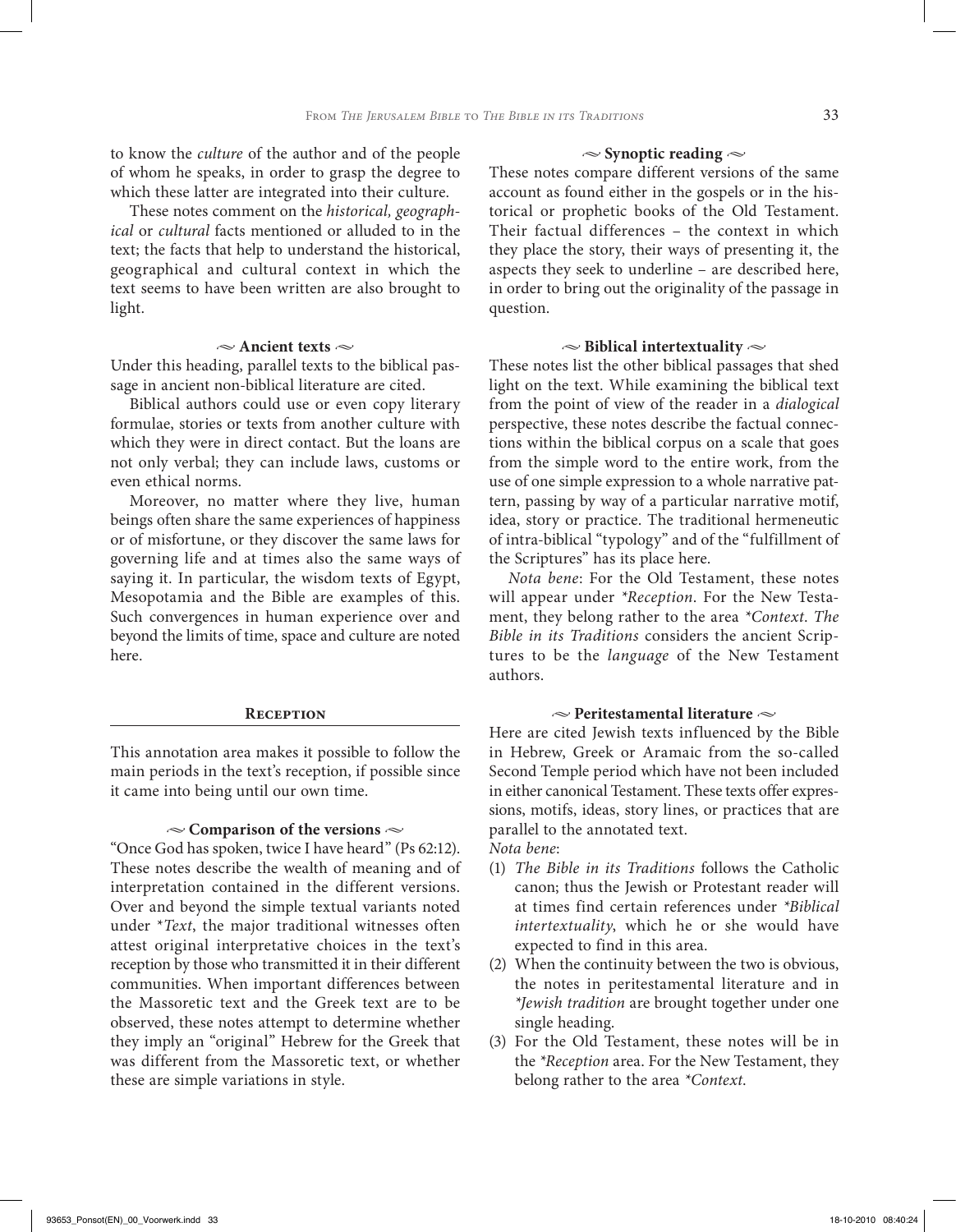#### $\sim$  **Jewish tradition**  $\sim$

These notes cite passages from rabbinic tradition that shed light on the multiform reception of all or part of an Old Testament passage or that witness to a later tradition, which the New Testament could also have known. There, the traditional aggadic and halakhic readings (rabbinic commentaries up to Maimonides and Rashi) will be given priority, but modern or contemporary Jewish readings may also be cited.

*Nota bene*: The reception of the Scriptures by Jewish literary authors, visual artists or composers has its place under the appropriate headings.

# **• Christian tradition •**

From the Fathers of the Church to the great authors of the Reformation and of the Catholic Counter-Reformation, passing by way of the medieval doctors, the main Christian authors who read the passage are cited here. Because this corpus is so broad, priority will be given to *commentaries* in the strict sense of the term. Works that only cite the text in passing will only be indicated in cases of exceptional importance because of their authority or their known consequences.

These notes can comprise four types: (1) a *synthesis* of the interpretation given by several authors or by one major author over the course of his or her career (the references are given at the end of the synthesis); (2) a *quotation* from a specific author that is particularly enlightening (the author's name and the reference to his or her work are given before the quotation); (3) the list of the traditional allegorical identifications of the text's various actors: each of them is followed by the "equal" sign [=] and its allegorical identification; then references are given to the authors who present it; (4) a description of the *method* of exegesis used by the Ancients, mentioning their ways of broaching a specific question that is controversial in modern criticism of the text.

*Nota bene*: Some authors cited under *\*Christian tradition*, for example Thomas Aquinas or Calvin, also appear under *\*Theology*. They stand out first of all as authors of *commentaries* on the biblical text and in second place as *users* of that text in their own theological works.

## $\sim$  Liturgy  $\sim$

The liturgy, the total art that appeals to all the senses, sees itself as the actualization of the mystery to which the Scriptures refer. Thus, it is the privileged context of the believing reception of the Scriptures. In addition, many ritual texts are real centos of the Scriptures. The notes *\*Liturgy* present the biblical text's reception in the worship of the Christian Churches and ecclesial communities, both Western and Oriental. They describe the use of the annotated passage in the lectionaries, in the rituals, as well as in popular devotion.

*Nota bene*: For purely contingent reasons, reception in the Western liturgies has been given priority in this demonstration volume.

#### $\sim$  **Theology**  $\sim$

Under this heading, the text's multiform reception in the teaching tradition of the Councils and popes and in the works of the great theologians in the history of Christianity are presented, placed in their contexts. As far as possible, the interpretations will be identified. The notes are organized according to the classical distinctions in Latin theology (dogmatic theology, moral theology, and spiritual or mystical theology, with all the necessary sub-categories), and as far as possible discussed in chronological order.

#### $\approx$  **Islam**  $\approx$

Where it exists, the Muslim reception (mainly in the Qur'an) of the annotated passage will be presented in a special heading. When that reception also extends to the rites or the works of art, these will be gathered together under a single heading.

#### **• Literature •**

The notes *\*Literature* explore the non-biblical intertextuality of the pericope, in particular the literary works to the creation of which it might have led or that drew inspiration from it. The study of the literary reception makes it possible to assess the text's influence and the transformation in its understanding over the course of the cultural changes experienced by a given society. "Literature" will thus not only be understood in the sense of one of the fine arts, but also in a more sociological sense of literary production even without any poetic claim: the works resulting from "contextual" approaches inspired by the "humanities" will have their place here.

There are two types of notes: (1) *syntheses* of the interpretation given by several authors or by one major author over the course of his or her career (as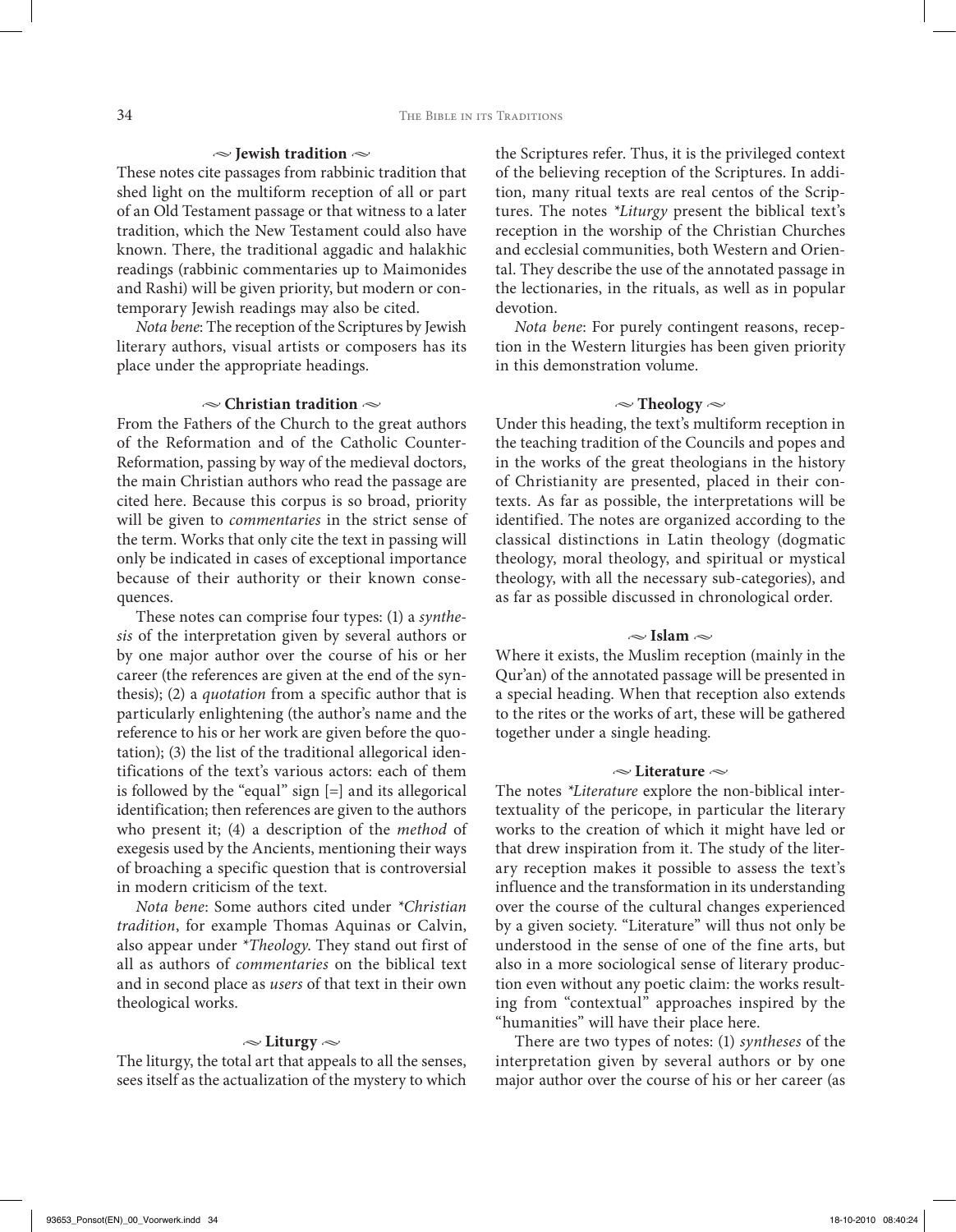$\overline{\phantom{a}}$ 

far as possible, the references are given at the end of the synthesis); (2) *quotations* from a specific author that are particularly enlightening (the author's name and the reference to his or her work are given before the quotation).

*Nota bene:*

- (1) The artistic reception of the biblical fact is sizable. So as not to choke the exegetical and theological readings of Scripture through its volume, we will limit ourselves to the works or passages in the works that take up precisely the annotated pericope.
- (2) Purely for reasons of contingency, we shall content ourselves in this volume with giving an overview of the pericopes' reception in the history of Western art.

#### $\sim$  Visual arts  $\sim$

The biblical texts have been received non-verbally. This heading gives an account of the main visual representations (drawings, paintings, sculpture) of the scene or episode recounted in the text. As far as possible, the first known representation will be described and the history of the variations in the representation will be given according to periods and cultural areas, paying more attention to major works that belong to the culture of the educated person of the  $21<sup>st</sup>$  century.

*Nota bene*: The two comments on the notes *\*Literature* also apply to this heading.

#### $\sim$ **Music**  $\sim$

These notes list the main musical works inspired by the text according to the successive periods. The librettos are cited and the musical compositions analyzed to the extent to which they give an original interpretation of the biblical text. The major musical works that interpret an entire biblical text (for example J.S. Bach's *Passions*) will be analyzed systematically.

*Nota bene*: The two comments on the notes *\*Literature* also apply to this heading.

# $\sim$  Theater, dance and film  $\sim$

These notes give an account of the biblical text's reception on stage or screen.

*Nota bene*: The two comments on the notes \*Literature also apply to this heading.